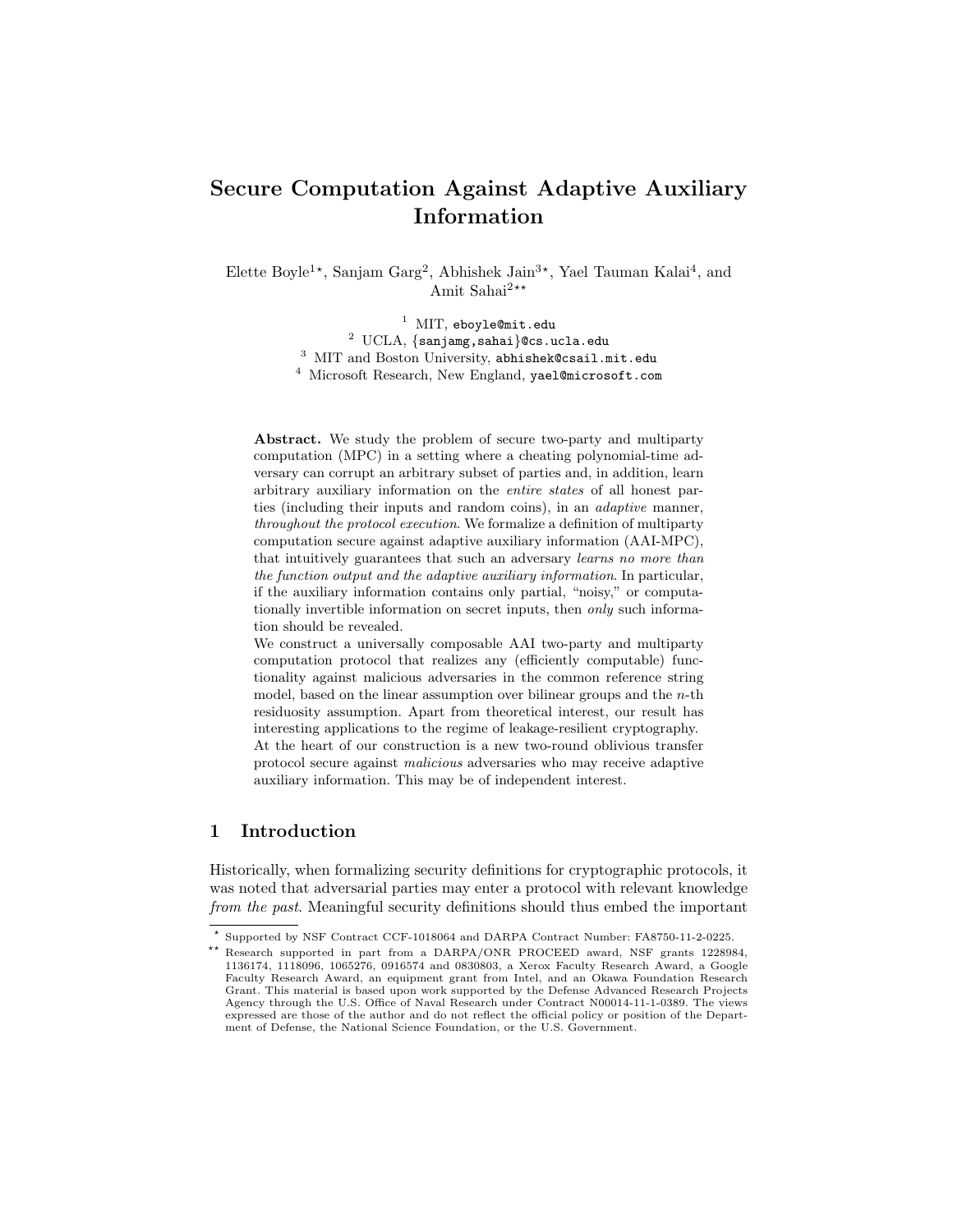requirement that, even armed with such side information, an adversary still must not be able to break the security of the protocol. For example, in a zeroknowledge proof system [22], it should not be the case that an adversarial verifier with partial information about a witness, can now suddenly recover the entire witness from the protocol. This natural property was formalized by requiring that, for any adversary with any potential auxiliary input  $z$  on the inputs of the honest parties *prior* to the execution of the protocol, this adversary still learns nothing beyond the inputs and prescribed outputs of corrupted parties (and, of course, the auxiliary input z it learned prior).

In the last two decades, as cryptographic protocols have become increasingly prevalent (often within everyday online activities, run in parallel), and as new classes of strong attacks have emerged, it has become increasingly evident that adversaries may also acquire auxiliary information on the internal state of honest parties during the protocol execution. This may take place, e.g., by performing physical attacks on an implementation of a processor (say, a smart card or a hardware token) [31, 2, 26], or when the randomness used by an honest party in a protocol is correlated with randomness used in other applications. Unfortunately, this case is no longer covered under historical definitions: the moment an adversary is able to learn any side information, say, about the randomness of an honest party in the protocol, the security guarantees break down.

In this work, we seek to extend the standard notion of security with (static) auxiliary inputs to the setting of general adaptive auxiliary information. We study secure general two-party and multiparty computation [34, 21] in the setting where an adversary, who corrupts an arbitrary subset of parties in the protocol, is able to learn arbitrary (efficiently computable) auxiliary information on the entire states of all the honest parties (including their inputs and random coins), in an adaptive manner, throughout the protocol execution. We formalize a meaningful definition of security within this setting, and construct two-party and multiparty computation protocols satisfying our definition.

How to Define Security Against Adaptive Auxiliary Information? Security of MPC protocols is formalized by comparing the real-world protocol execution to an ideal-world experiment where the parties interact directly with a trusted party who receives all parties' inputs and responds only with the correct function output. Formally, an MPC protocol is said to be secure under the classical definition if for every real-world adversary with some auxiliary input (say) z, there exists an ideal-world adversary (a.k.a. simulator) with the same auxiliary input z, who simulates the output of the real-world experiment.

Our goal is to generalize this definition to the setting where side information can be learned during the protocol. We model adaptive auxiliary information by allowing the adversary to specify (efficiently computable) functions  $f_i$ , adaptively throughout the protocol. For each such query, the selected function is evaluated on the entire secret states of the honest parties, and the result is given to the adversary as auxiliary information. Intuitively, we wish to guarantee that an adversary who participates in the protocol and receives adaptive auxiliary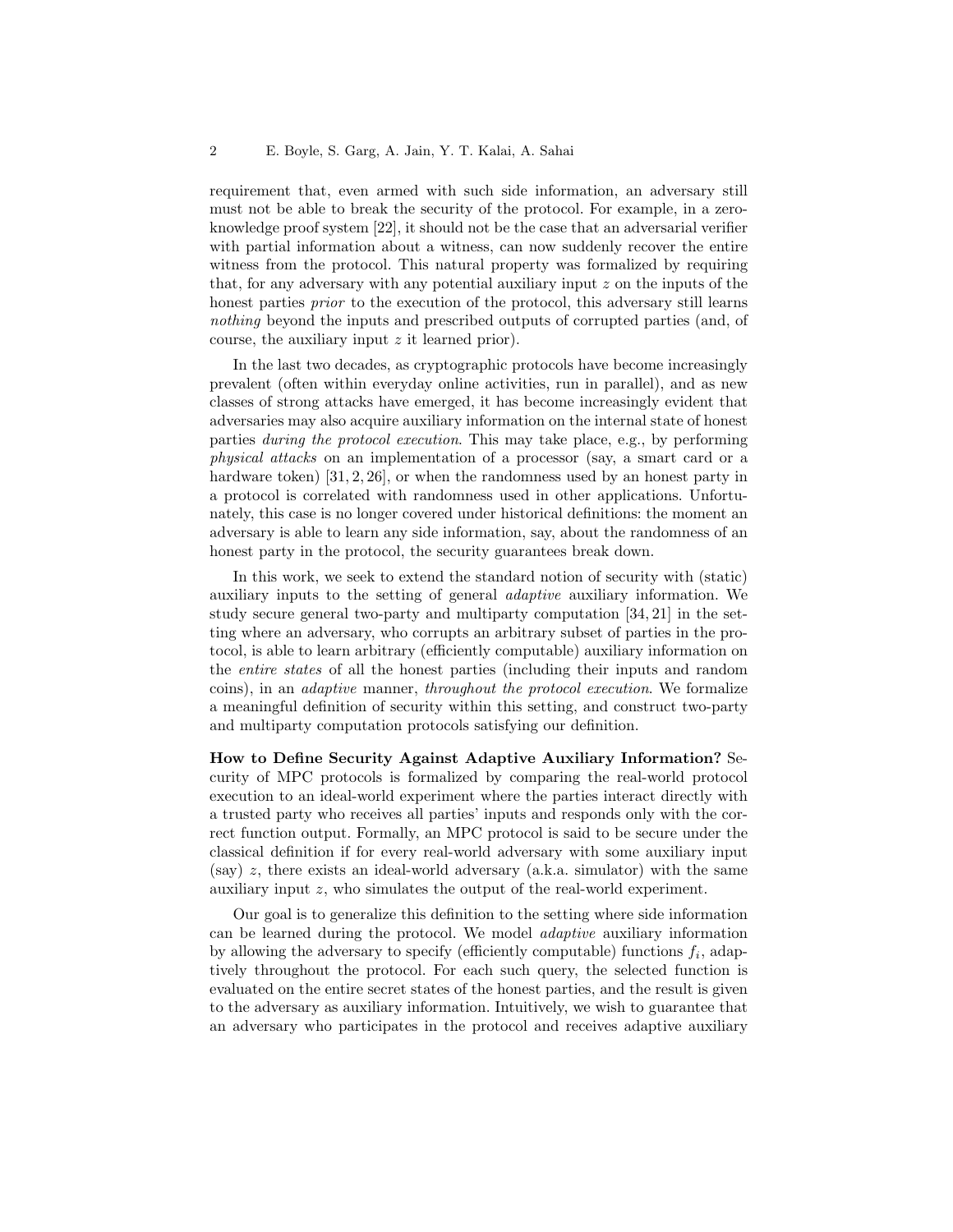information throughout the protocol's lifetime still learns nothing beyond the inputs and outputs of the corrupted parties, and the auxiliary information.

Note that it is not immediately apparent how to formalize this notion. Whereas in the static setting both the adversary and the simulator receive the exact same auxiliary input  $z$ , in the adaptive setting, it doesn't make sense even syntactically to say that the same auxiliary input functions are applied both in the real world and in the ideal world: this is because the real-world auxiliary input function will expect to take as input the secret states of parties executing a protocol, whereas in the ideal world no protocol is ongoing.

A natural attempt to formalize security in this setting may be to require that if the real adversary learns  $\ell$  bits of auxiliary information, then the simulator can also learn at most  $\ell$  bits of auxiliary information. While this is a natural requirement (and our definition will achieve at least this requirement), unfortunately, it may be too weak. For example, the auxiliary information learnt by a real-world adversary (say, via physical processes) may be large but "noisy," giving very little information about the honest parties' inputs. Or, the honest parties' inputs may be information-theoretically determined but computationally unpredictable given the real-world auxiliary information. In these cases, the above definition may not provide a meaningful security guarantee since the simulator may be able to simulate the honest parties "trivially" by first learning a large portion (or all!) of their inputs as auxiliary information. Ideally, we would like to formalize the intuitive requirement that the auxiliary information in the ideal world is "no more" than that in the real world.

Our Security Definition. We capture the desired security notion by placing additional restrictions on the ideal-world simulator. In particular, for each auxiliary input function  $f$  that the real-world adversary generates, we require that the simulator generates a "translation function" T that takes as input only the secret inputs of the honest parties, and generates "simulated states" for the honest parties at each point in the protocol. These simulated states should be computationally indistinguishable from the real states, and should be consistent with the simulated transcript. Then, for each auxiliary input function  $f$  that is requested in the real world, the same auxiliary information function is applied in the ideal world, but it is applied to the simulated states. In other words, the ideal world auxiliary function will be the composed function  $f \circ T$ . This prevents the ideal-world adversary from "learning too much" via the ideal-world auxiliary information: for example, if the requested function  $f$  has short output, reveals only useless unused information, or leaves its inputs unpredictable, then the same restrictions will also hold for the ideal-world auxiliary information.

We say that an MPC protocol is *secure against adaptive auxiliary information* if for every PPT real-world adversary who makes arbitrary adaptive (efficiently computable) auxiliary information queries, there exists a PPT ideal-world simulator who, given the corresponding auxiliary information (as described above), is able to simulate the output of the real-world experiment. Intuitively, this definition guarantees that the security of the honest parties "gracefully degrades" with the amount of auxiliary information that the real adversary is able to obtain.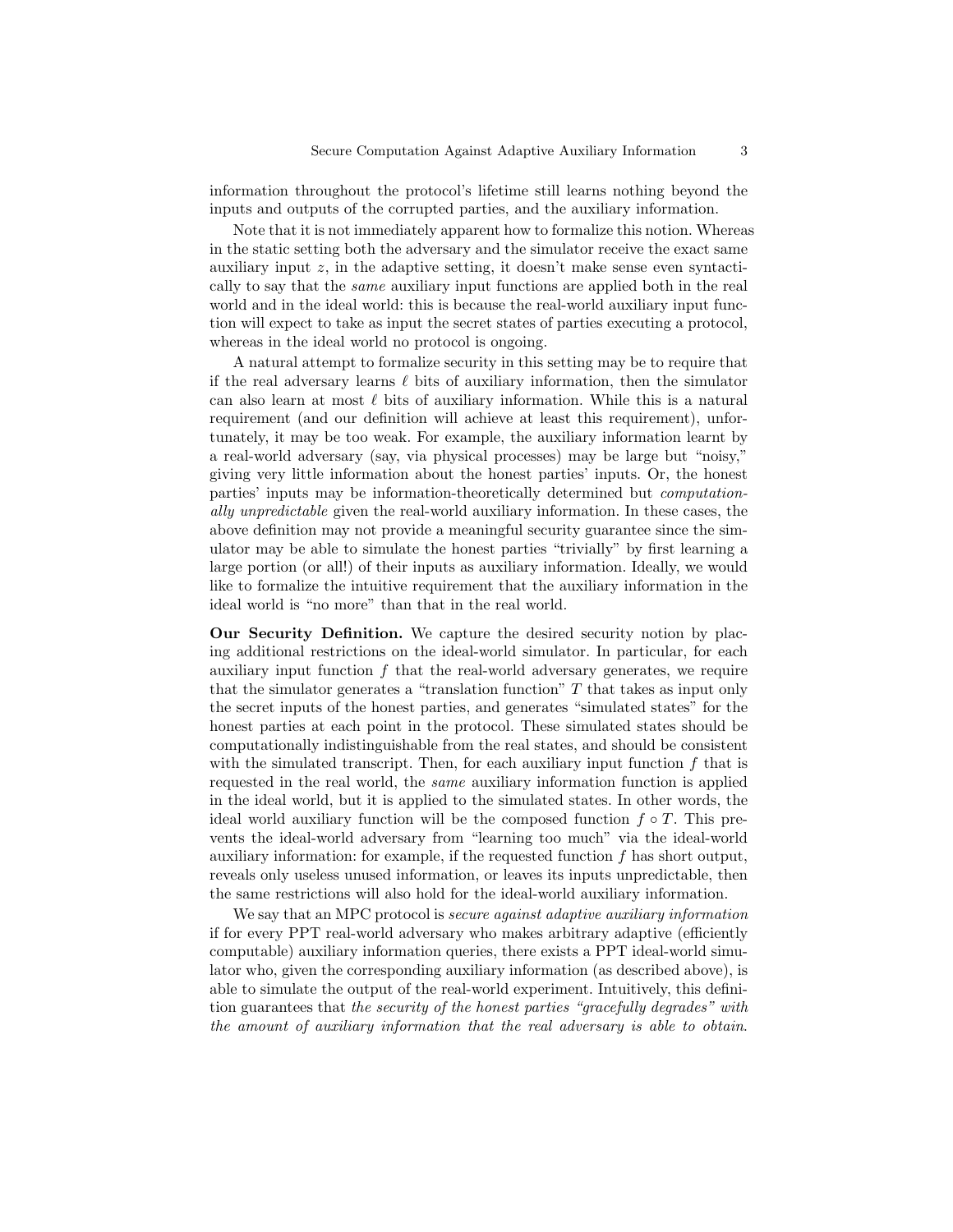We remark that our definition is similar to that of [3, 20], occurring within the setting of zero-knowledge and protocols against passive adversaries.

#### 1.1 Our Results

We construct *two-party* and *multiparty* computation protocols (for any efficiently computable function) secure against adaptive auxiliary information in the universal composability (UC) framework [7] in the common reference string (CRS) model. Namely, we prove the following theorem:

**Main Theorem (Informal).** For any  $n \geq 2$ , there exists a UC-secure n-party protocol in the CRS model for evaluating any efficiently computable function, such that for any malicious PPT adversary who (statically) corrupts any subset of parties and learns any amount of (efficiently computable) adaptive auxiliary information Z, this adversary learns nothing beyond the inputs and outputs of corrupted parties, and the same auxiliary information Z (formalized as discussed above). This holds based on the linear assumption over bilinear groups and the  $n$ -th residuosity assumption.<sup>5</sup>

No bound on the auxiliary information. We emphasize that, as in the classical (static auxiliary input) setting, our result does not require any a priori bound on the amount of the auxiliary information that the adversary may be able to learn. Instead, our protocol guarantees that for any amount of information the real-world adversary is able to (adaptively) acquire throughout the protocol, this "same amount" of auxiliary information is given to the ideal-world simulator, thus providing *graceful degradation* of security. This advantageous property is in contrast with nearly all existing results in leakage-resilient cryptography, which require the user to specify at design time an amount of information leakage he wishes to protect against (growing the system parameters accordingly); if an adversary is able to garner more leakage at runtime than the preset bound, then security of these schemes no longer hold.

Application to Leakage-Resilient Protocols. There has been an extensive amount of work on leakage-resilient cryptography in recent years, primarily focused on the setting of non-interactive primitives (see e.g., [29, 16, 1, 15, 32, 30, 6, 14]). Our result can be used to achieve leakage-resilient interactive protocols, an area that has received comparatively little attention (see Section 1.3).

As alluded to above, our MPC protocol directly provides meaningful security guarantees in the setting of leakage: where such a "leaky" adversary learns no more than the inputs and outputs of the corrupted parties, and the leakage information. This can be seen by viewing the adaptive auxiliary information as joint leakage on the secret states of the honest parties during the protocol execution.<sup>6</sup>

 $5$  The *n*-th residuosity assumption can be replaced with any lossy trapdoor function (LTDF) with some specific properties. Roughly speaking, we require LTDFs that are bijective and "sufficiently lossy".

 $6$  We note, however, this differs from the security model considered in [3], where leakage on the state of each party is "disjoint" in both the real- and ideal-world experiments. Indeed, achieving security in such a model is an interesting open problem.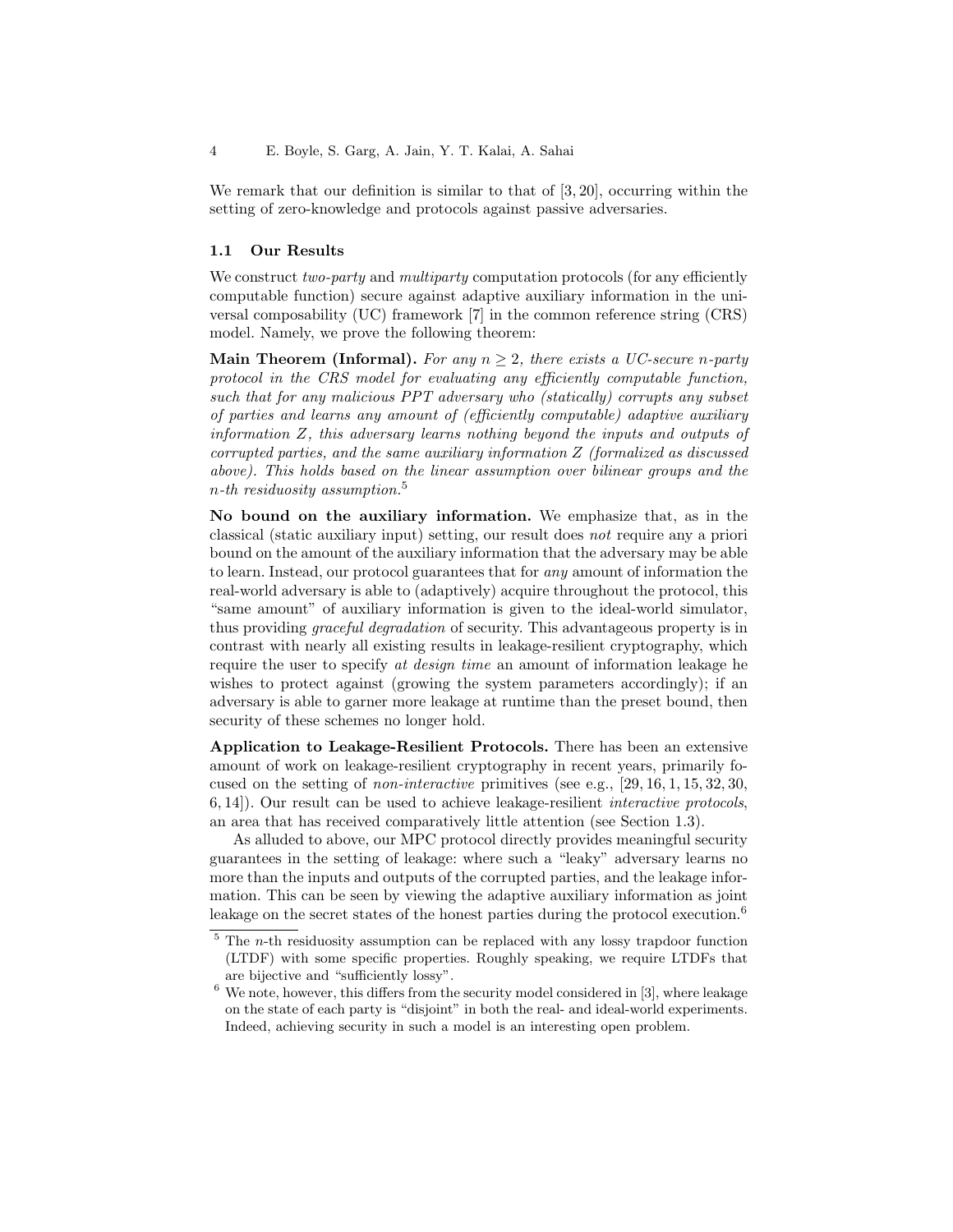Further, when combined with previous work on leakage-resilient cryptography, our result yields applications where "standard" security is guaranteed in the face of bounded leakage. Below, we discuss two such applications:

- Leakage-Resilient MPC in the leak-free preprocessing model. A recent work of Boyle et al. [4] builds upon our results to construct multi-party secure computation protocols to achieve standard ideal-world security (where no leakage is allowed in the ideal world) against real-world adversaries that may leak continuously from the secret state of each honest player separately, assuming a one-time leak-free preprocessing phase and a large number of parties. At a very high level, they achieve their result by applying our *multi-party* secure computation protocol to the leakage-resilient computation compiler of Goldwasser and Rothblum [23].
- Leakage-resilient threshold cryptosystems. In a threshold cryptosystem [13], parties hold shares of a single secret key, and only a quorum of parties can jointly execute the corresponding secret functionality (e.g., decryption). Our MPC protocol, when combined with an underlying leakage-resilient cryptographic primitive (e.g., [1] for public-key encryption), yields a corresponding leakage-resilient threshold cryptosystem. The security guarantee of our protocol implies that any information learned by an adversary who controls any strict subset of a quorum, and obtains leakage on the joint secret states of all honest parties during the collective decryption protocol, reduces to simply the output value and corresponding leakage on the underlying secret key.

#### 1.2 Technical Overview

Our starting point is the GMW paradigm for building MPC protocols [21].

The First Approach. Recall the GMW paradigm begins by designing an MPC protocol secure against semi-honest (i.e., passive) adversaries, and then compiles the protocol into one secure against malicious adversaries by "enforcing" semihonest behavior via use of zero-knowledge proofs, a commitment scheme, and a coin-tossing protocol.

We begin by mirroring this approach in the setting of adaptive auxiliary input. We directly achieve MPC secure against adaptive auxiliary information in the semi-honest setting by instantiating the basic GMW protocol with the oblivious transfer protocol of [3] (that has analogous semi-honest security properties). Further, continuing onto the GMW compiler, we see that zero-knowledge proofs secure against adaptive auxiliary information were already constructed in [20, 3], and equivocal commitment schemes [18] were also shown to have the required security properties [20, 3]. We are thus almost within reach of our final goal.

Unfortunately, in the remaining step, one runs into serious problems. Note that in order to reduce the malicious security of the compiled protocol to the semi-honest security of the original protocol, the coin-tossing protocol to be used in the compiler must be *fully simulatable*, in that the simulator must be able to choose the output of the coin toss, and simulate the protocol to force this output, for both honest and corrupted parties. It is not clear how to construct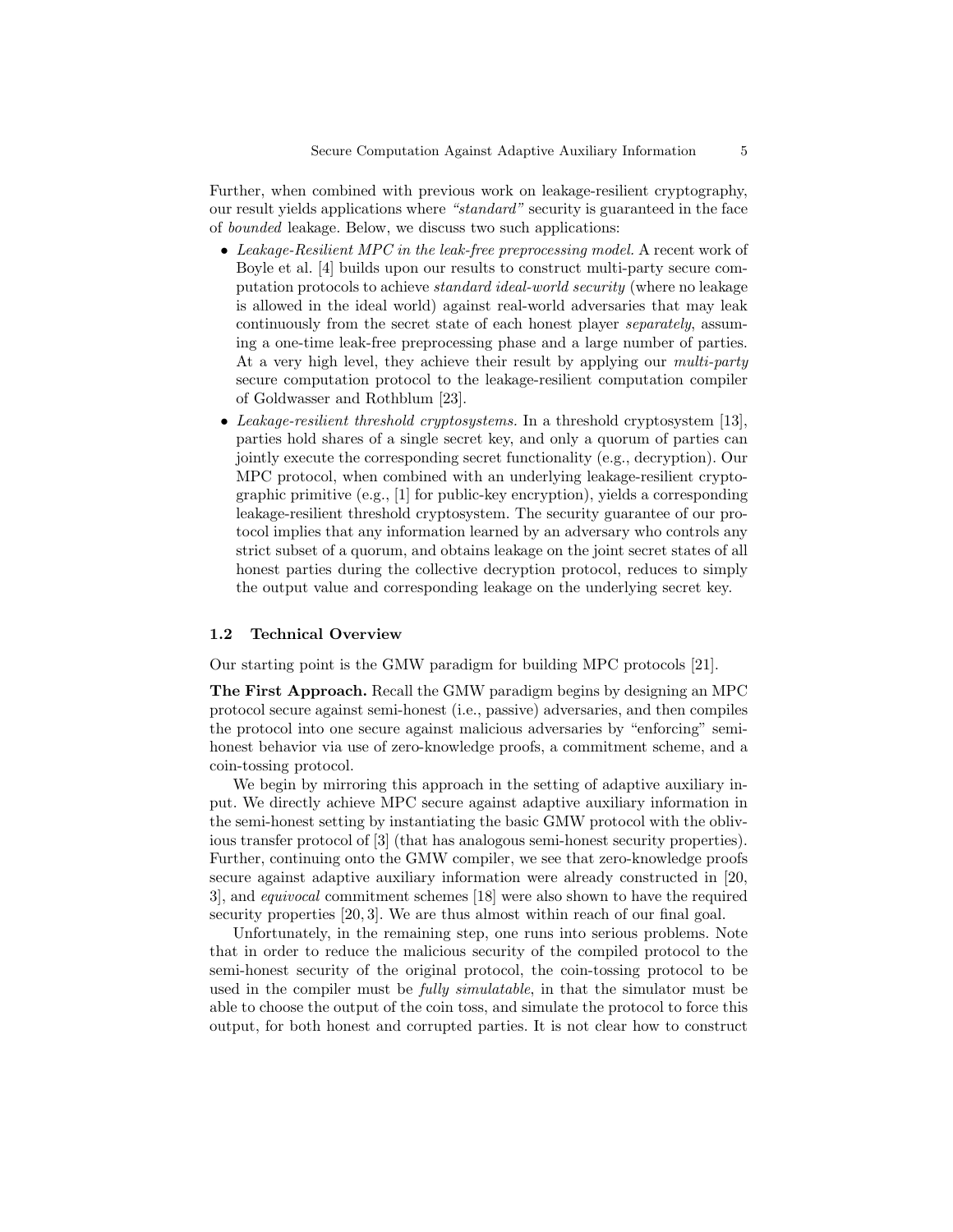a *coin-tossing* protocol secure against adaptive auxiliary information.<sup>7</sup> Indeed, as shown recently by Chung et al. [11], constructing such a protocol in the twoparty setting is in fact impossible. We refer the reader to the full version for further discussion on this issue.

A New Stepping Stone: "Semi-Malicious" Adversaries. We thus abandon the approach of mimicking the GMW paradigm "out of the box." We instead consider a new intermediate step, lying closer to security against malicious adversaries, with the goal of eliminating the necessity for fully simulatable coin-tossing in the final compiler. This amounts to constructing protocols that remain secure even if an adversary potentially uses "bad" randomness in the protocol execution. To formalize this requirement, we consider the notion of a semi-malicious adversary that follows the protocol execution (similar to a semi-honest adversary), but can choose its random coins (and inputs) in any arbitrary manner.<sup>8</sup>

Once we construct a protocol for semi-malicious adversaries (that can learn arbitrary auxiliary information), we can easily compile it into a secure protocol for malicious adversaries by standard techniques. We do so using a modified version of the GMW compiler adapted to our setting, implemented with equivocal commitments [18, 9] and the UC-NIZKs of [24] that were shown to be secure against adaptive auxiliary information by Garg et al. [20]. (We refer the reader to the technical sections for more details.) The task then remains to construct an MPC protocol that is secure against adaptive auxiliary information in the presence of semi-malicious adversaries.

A close look at the basic GMW construction reveals that constructing semimalicious MPC reduces to constructing a semi-malicious oblivious transfer (OT) protocol. (We note that this observation is also implicit in [28].) Since our goal is to protect against adversaries who may learn adaptive auxiliary information, we aim to construct OT protocols with similar security guarantees against semimalicious adversaries. We discuss this next.

Semi-Malicious OT. Our starting point is the adaptively secure semi-honest OT protocol of Canetti et al. [9]. The [9] construction follows the "standard template" of [17] for semi-honest OT, but replaces the underlying encryption scheme with a non-committing encryption (NCE) scheme [8]. Namely, (1) The receiver R generates and sends two public keys  $pk_0$ ,  $pk_1$  for the (non-committing) encryption scheme—one for which he knows the secret key, and one "obliviously" sampled; and (2) the sender S sends an encryption of each of his messages  $m_i$ , under the corresponding public key  $pk_i$ . The [9] scheme was shown to be secure against adaptive auxiliary information in the semi-honest model by [3]. However, the protocol fails in the semi-malicious model. Indeed, a semi-malicious receiver can simply choose bad randomness to "obliviously" sample public keys for which

<sup>7</sup> The leakage-resilient coin tossing result of [5] is not relevant to this setting. Their construction requires an honest majority of parties (to attain information theoretic guarantees), whereas our model allows an arbitrary number of corruptions.

<sup>&</sup>lt;sup>8</sup> The notion of semi-malicious adversaries is somewhat similar in spirit to the notion of defensible adversaries considered by [25]. We refer the reader to Section 3 for a comparison of the two notions.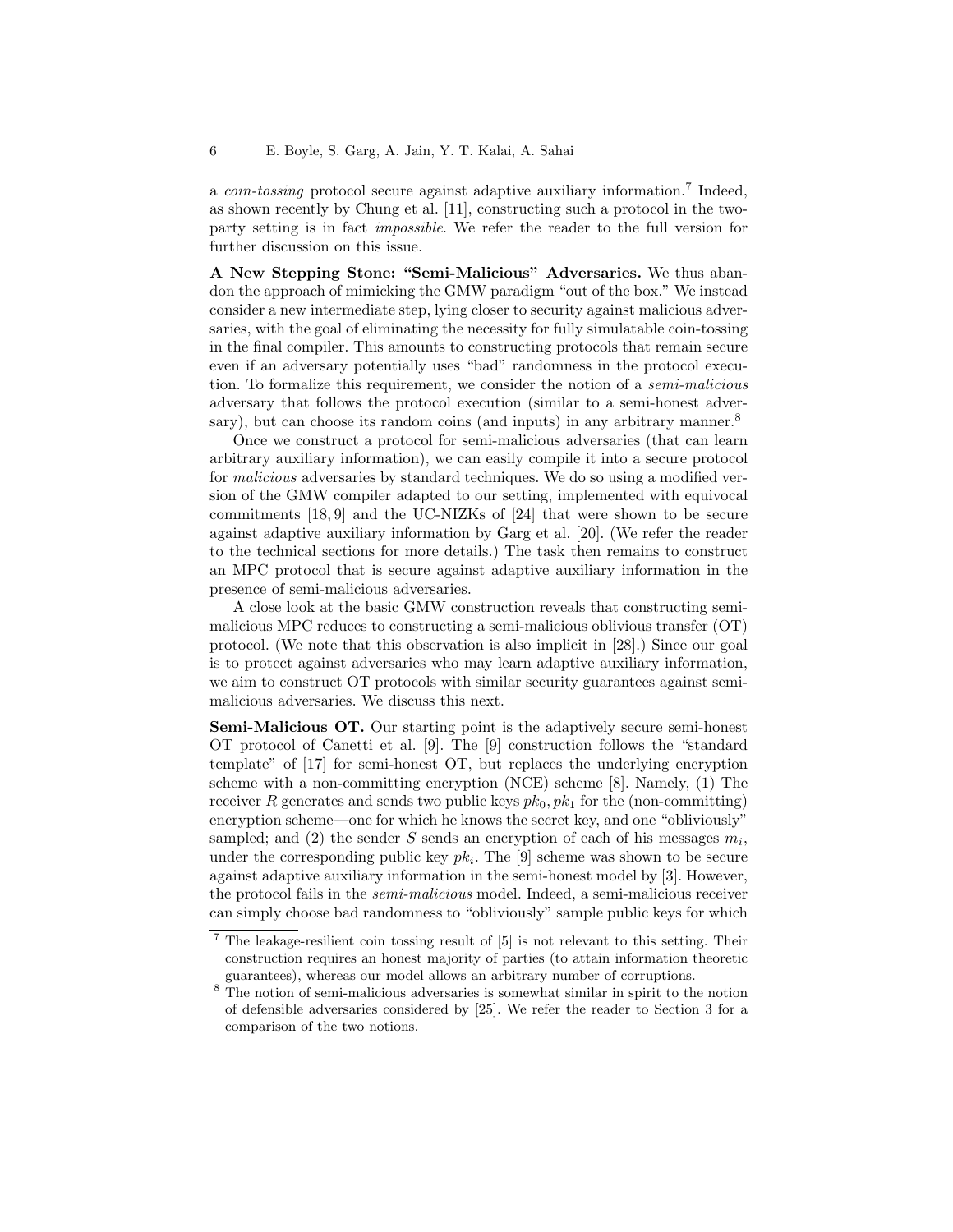he can decrypt (and thus learn both messages of the sender). Further, a semimalicious sender may be able to create "malformed" ciphertexts that cause the honest receiver to abort depending on his secret input. Circumventing these fatal roadblocks demands a new set of techniques. We solve these problems as follows:

- First, we construct an underlying NCE scheme with strong security properties, which will guarantee security in the OT protocol as long as the adversary's randomness does not fall within a very small "bad" set. We achieve this by building an NCE scheme where the public keys generated via the oblivious key generation algorithm are almost always lossy (except if they belong to some exponentially small set, such as the set of DDH tuples). Now, unless the adversary's randomness falls within this very small set, the encryption of non-requested messages under his obliviously sampled public keys will information theoretically hide the messages.
- Second, we develop a new methodology for generating private randomness that prevents a malicious party from choosing randomness within this small bad set. The challenge is doing so in the presence of adaptive auxiliary information, and while simultaneously providing the simulator the necessary flexibility to "force" any randomness of his choice for honest parties.

A potential idea is to design a modified coin tossing protocol to ensure a malicious party's output randomness still maintains sufficient entropy in the auxiliary information setting. However, approaches of this kind seem to inherently necessitate an a priori bound on how much auxiliary information can be handled: if honest parties cannot hold onto any secret entropy during the protocol, this path appears hopeless.

We provide a different approach. We construct a *non-interactive* randomness generation procedure that achieves the desired properties by use of lossy trapdoor functions (LTDF), together with a CRS. Namely, each party  $P_i$  is assigned an LTDF seed  $\sigma_i$  in the CRS; each time the party must sample randomness in the protocol, he first chooses a random value  $r$  in the LTDF domain, and then uses the LTDF evaluation  $F(\sigma_i, r)$  as his protocol randomness. Loosely speaking, in the simulation, honest parties will be assigned seeds for injective functions, whereas corrupted parties will be assigned (computationally indistinguishable) seeds for lossy functions. This allows the simulator to efficiently "explain" any possible output for honest parties, while simultaneously restricting malicious parties to a small set of attainable output values that does not "hit" the small set of bad values. We refer the reader to Section 4.3 for more details.

Final Touches. While the above ideas essentially handle the issue of "bad" randomness, we still need to find a way to answer the auxiliary information queries of the adversary correctly. Our starting point for this is the observation of [20, 3] that adaptive security (without erasures) provides simulators that can simulate random tapes for honest parties, which can be used to answer auxiliary information queries. However, this is possible if the simulator is able to decide its random tape after viewing the random tape of the adversary. Unfortunately, depending upon the "structure" of the protocol, this may not always be possible.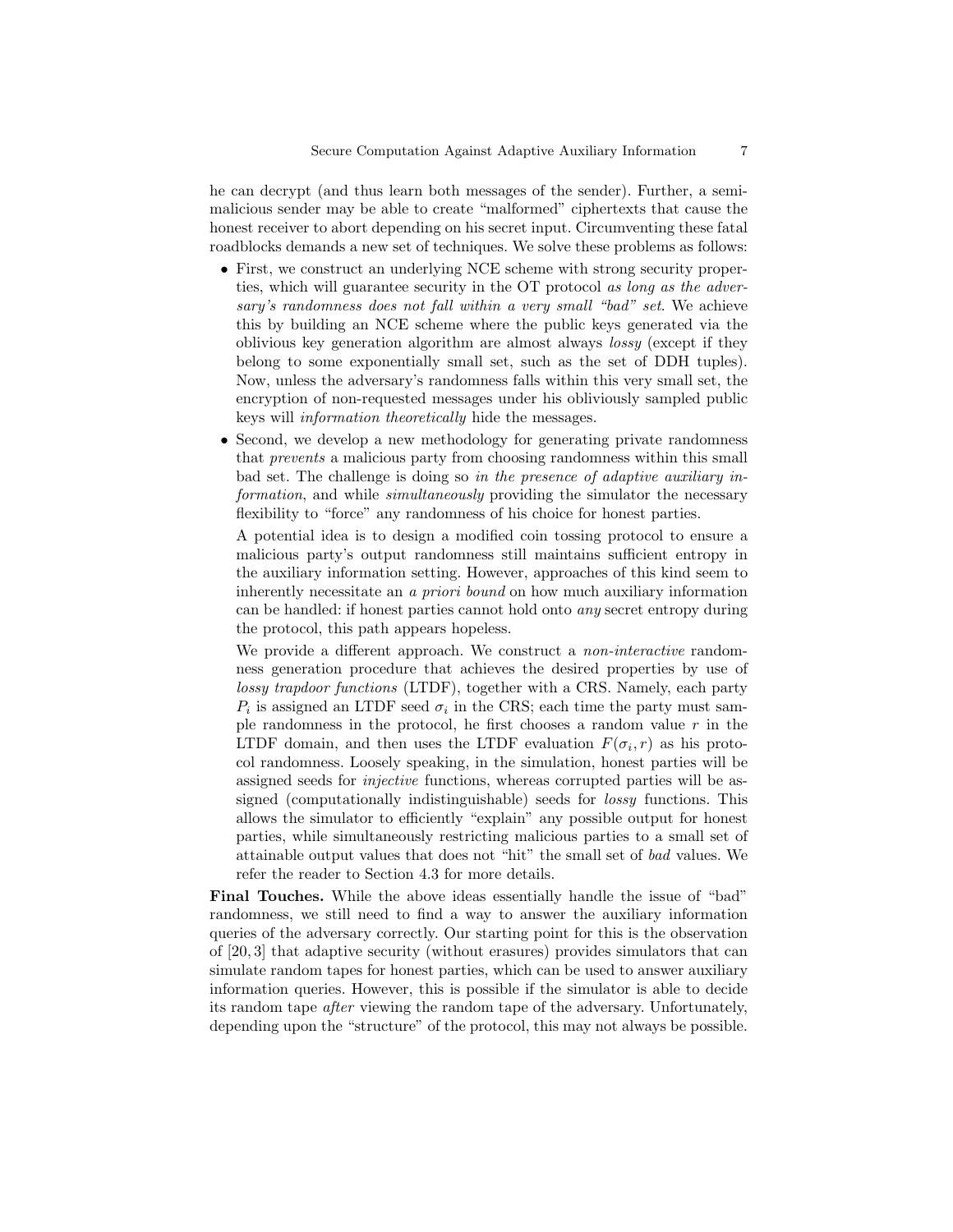To address this problem, we somewhat "soften" this asymmetry: instead of generating the entire random tapes of each party a priori, we generate them in an "online" fashion. In part because the GMW protocol provides perfect security in the OT-hybrid model, it turns out that this essentially suffices for simulation.

## 1.3 Related Work and Organization

The notion of security considered in this paper is somewhat analogous to that considered by Bitansky et al. [3] and Garg et al. [20], in the context of leakageresilience. Garg et. al. [20] consider the case of zero-knowledge proof systems where a malicious verifier can adaptively leak arbitrary information on the state of the honest prover during the execution of the protocol. Bitansky *et. al.* [3] put forth a general definition of leakage tolerance in the setting of two-party interactive protocols, extending the notion of universally composable security. They show how to realize specific tasks (such as oblivious transfer) in such a scenario against semi-honest adversaries as well as zero knowledge proofs in the CRS model. In addition, they prove a composition theorem for leakage-tolerant protocols that we use in our work. Indeed, our work is greatly inspired by theirs.

A concurrent and independent work of Damgård et al. [12] considers the problem of two-party computation protocol in the leakage setting. They formalize a security definition along the lines of entropic leakage as in [32, 27] and show how to realize it for  $NC<sup>1</sup>$  functionalities against semi-honest adversaries. (In contrast, we consider malicious adversaries, as well as the multiparty setting.) We note that our results, cast in the leakage context, also satisfy their definition (for the case of 2-party protocols).

Guide to the Paper. Section 2 contains partial preliminaries. In Section 3, we present our model and security definition. Section 4 contains the technical core of our work: an oblivious transfer protocol secure against adaptive auxiliary information in the semi-malicious model. Due to space limitations, we defer remaining preliminaries, proofs of security, and formal analysis to the full version.

# 2 Preliminaries

Non-committing Encryption. Informally, a non-committing (bit) encryption scheme [8] is a semantically secure, possibly interactive encryption scheme, with the additional property that a simulator can generate special ciphertexts that can be "opened" to (i.e. demonstrated to be the encryption of) both 0 and 1.

**Definition 1.** [8, 10] A non-committing (bit) encryption scheme consists of a tuple (Gen, Enc, Dec, NCSim), where (Gen, Enc, Dec) is a semantically secure encryption scheme, and NCSim is a PPT simulation algorithm that on input  $1^k$ outputs a tuple  $(e, c, r_G^0, r_E^0, r_G^1, r_E^1)$  such that for every  $b \in \{0, 1\}$  the following distributions are computationally indistinguishable:

1. The joint view of an honest sender and an honest receiver in a normal encryption of b:  $\{(e, c, r_G, r_E) : (e, d) \leftarrow \mathsf{Gen}(1^k; r_G), c \leftarrow \mathsf{Enc}_e(b; r_E)\}$ .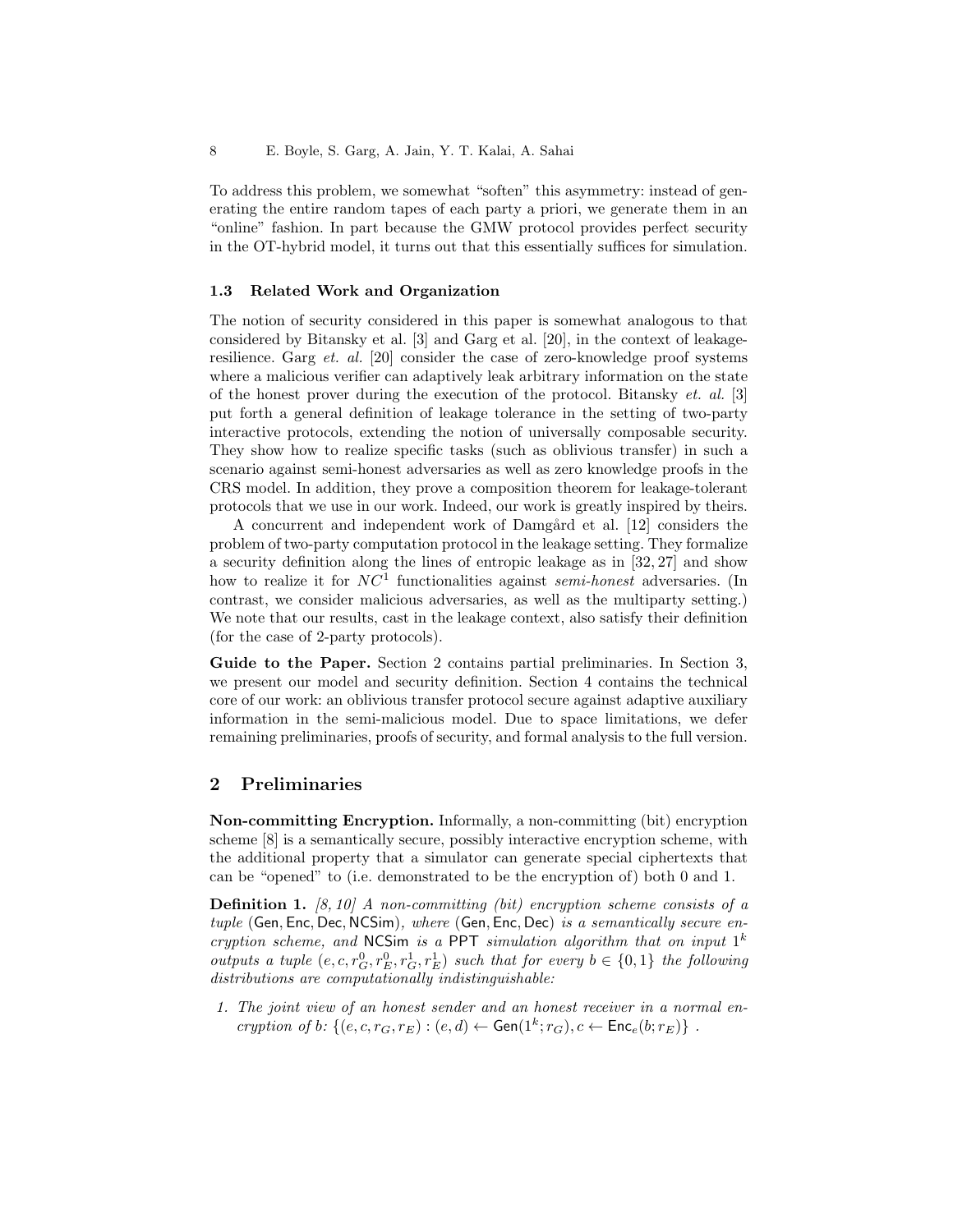2. A simulated view of an encryption of b:  $\{(e, c, r_G^b, r_E^b) : (e, c, r_G^0, r_E^0, r_G^1, r_E^1) \leftarrow$  $NCSim(1^k)$  .

Augmented NCE. In our MPC protocol, we will use an "augmented" NCE scheme, satisfying three additional properties.

Oblivious key generation: It should be possible to sample an encryption key without "knowing" a corresponding secret key via a procedure OGen.

Invertible samplability: The key generation and the oblivious key generation algorithms Gen and OGen should be "invertible." That is, given an output that lies in the range of Gen (resp., OGen) that was potentially generated via a different algorithm (e.g., NCSim), we can efficiently generate randomness that "explains" the output as being generated via Gen (resp., OGen).

Alternative simulation: In the standard NCE definition, NCSim generates a simulated ciphertext (and randomness values) together with an encryption key e. For our purposes, we require a stronger simulation property, where we can generate a simulated ciphertext for a *fixed* encryption key – namely, one that is obliviously sampled by another party.

In this work, we build upon the NCE construction of Choi *et. al* [10] to construct an augmented NCE scheme with additional desired properties. See Section 4 for more details.

Lossy Trapdoor Functions (LTDF). A lossy trapdoor function (LTDF) family [33] consists of two computationally indistinguishable families of functions. Functions in one family are injective and can be efficiently inverted using a trapdoor; functions in the other family are "lossy," in that the size of their image is significantly smaller than the size of their domain. We refer the reader to [33, 19] for a complete definition of an  $(m, \ell)$ -LTDF family<sup>9</sup>  $(G_{\text{Loss}}, G_{\text{Inj}}, S, F, F^{-1}),$ with function sampling algorithms  $G_{\text{Loss}}, G_{\text{Inj}}$ , domain sampling algorithm S, evaluation algorithm  $F$ , and inversion algorithm  $F^{-1}$ .

For our purposes, we require a strengthened LTDF family, in which the injective functions are bijections (i.e., surjective onto their target space), the lossy branches are sufficiently lossy, and the size parameters satisfy certain relations.

**Definition 2.** A collection of  $(m, \ell)$ -lossy trapdoor functions  $(G_{\text{Loss}}, G_{\text{Inj}}, S, F, F^{-1})$ is bijective and  $(D, \alpha)$ -admissible if it satisfies the following properties:

- **Bijective:** For every seed  $\sigma$  produced by  $G_{\text{Inj}}$ , the algorithm  $F(\sigma, \cdot)$  computes a bijective function  $f_{\sigma}: D_{\sigma} \to R_{\sigma}$  (where  $R_{\sigma}$  is the output space of  $f_{\sigma}$ ).
- $-$  (D,  $\alpha$ )-**Admissible:** The following hold, corresponding to target output size D, where  $\alpha$  fraction of the D values are "bad":
	- 1. Efficiently invertible domain sampling: There exists a PPT algorithm  $S^{-1}$  such that for each  $x \in D_{\sigma}$ ,  $\{S^{-1}(x)\} \stackrel{s}{\approx} \{r : S(r) = x\}.$
	- 2. Sufficiently large output space: For each seed  $\sigma$  produced by either  $G_{\text{Loss}}(1^k)$ or  $G_{\text{Inj}}(1^k)$ , the size of the output space  $R_{\sigma}$  satisfies  $|R_{\sigma}| \geq D$ .

<sup>&</sup>lt;sup>9</sup> The parameters  $(m, \ell)$ : Each function  $f_{\sigma}$  in the family has domain size  $|D_{\sigma}| \geq 2^{m-1}$ , and each lossy function  $f_{\sigma}$  has image size at most  $|D_{\sigma}| \cdot 2^{-\ell}$ .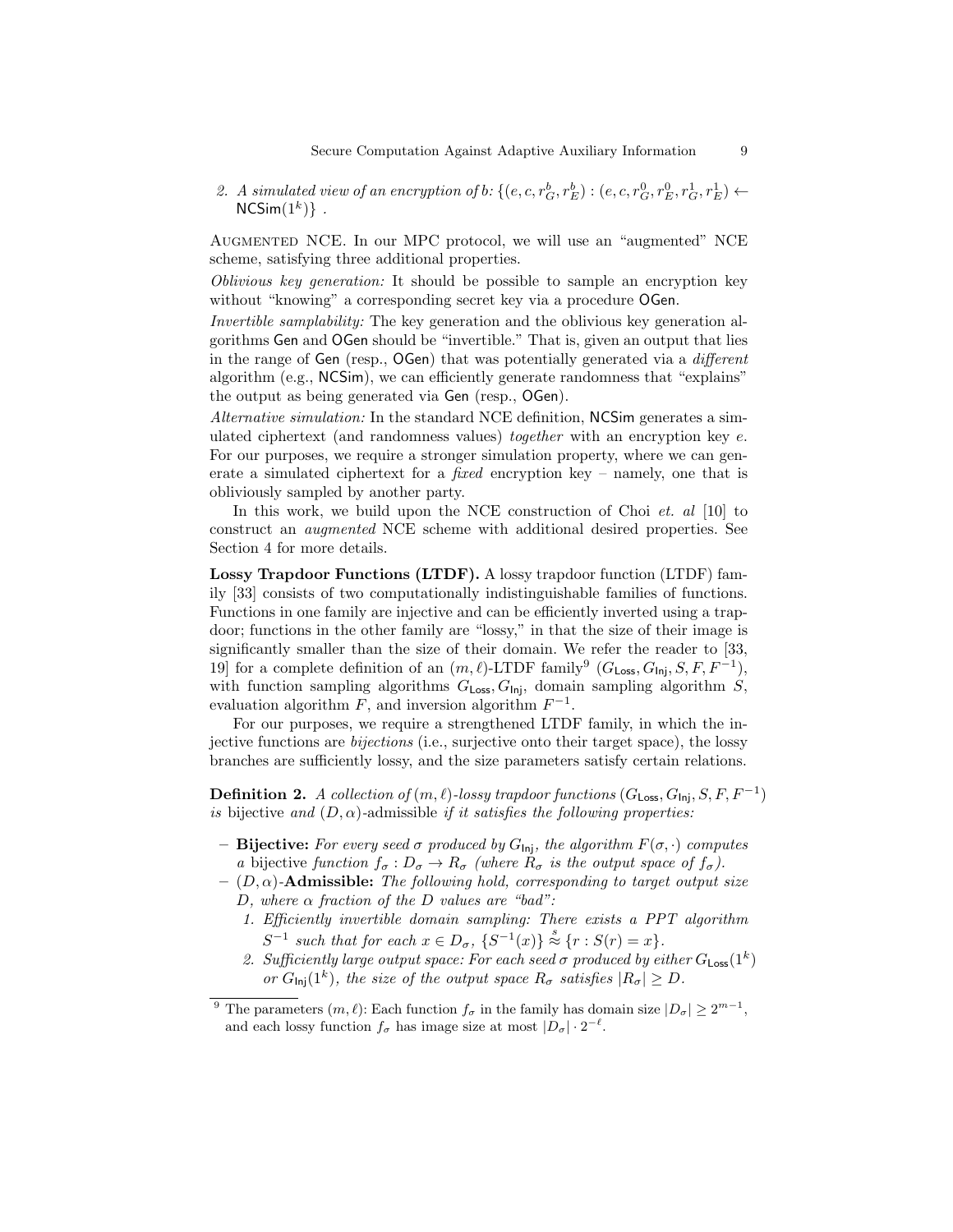- 10 E. Boyle, S. Garg, A. Jain, Y. T. Kalai, A. Sahai
	- 3. Sufficiently small image of lossy functions: There exists a negligible function  $\mu(k)$  such that for every seed  $\sigma$  produced by  $G_{\text{Loss}}$ ,  $\alpha \cdot (|D_{\sigma}| \cdot 2^{-\ell(k)})$  $\mu(k)$ . Recall that  $|D_{\sigma}| \cdot 2^{-\ell(k)}$  is an upper bound for the image size of a lossy function with seed  $\sigma$ .

In the full version, we show that the composite residuosity-based LTDF family construction (with seed-dependent domains) of Freeman et. al. [19] satisfies our required properties (with parameters tailored to our NCE construction):

**Theorem 1.** [19] Under the decisional composite residuosity assumption, there exists a bijective,  $(D, \alpha)$ -admissible collection of LTDFs  $(G_{\text{Loss}}, G_{\text{Inj}}, S, F, F^{-1})$ with seed-dependent domains, for the following two choices of  $(D, \alpha)$ : (1)  $D = \binom{4k}{k}$ .  $\alpha = \binom{3k}{k} / \binom{4k}{k}$ . (2)  $D = 2^k$ .  $\alpha = 2^{-k/3}$ .

# 3 Our Model

To define security against adaptive auxiliary information, we turn to the real/ideal paradigm. We consider a real-world execution where an adversary, in addition to corrupting a number of parties, can adaptively learn arbitrary auxiliary information on the *joint* secret states of the honest parties, throughout the protocol execution. Following the works on leakage-resilient cryptography, we model this by allowing the adversary to make auxiliary information queries of the form  $L$ , where  $L$  is the circuit representation of an efficiently computable function. On making such a query, the adversary learns  $L(\text{state})$ , where state represents the joint secret state of the honest parties. In the ideal world experiment, the ideal world adversary, i.e., the simulator is allowed to request auxiliary information on the inputs of all the parties from the trusted party. Note that this is similar to those considered in [20, 3], although these works focused only on the two-party case, whereas we deal with both two-party case and multi-party case. Below, we describe a standalone security definition. (See full version for the UC setting.)

Ideal World. We first define the ideal world experiment, where  $n$  parties  $P_1, \ldots, P_n$  interact with a trusted party for computing a function f.

- Inputs: Each party  $P_i$  obtains an input  $x_i$ . The adversary is given (initial) auxiliary input z, selects a subset of parties  $M \subset \mathcal{P}$  to corrupt, and receives  $x_i$  for every  $P_i \in M$ .
- Sending inputs to trusted party: Each honest party  $P_i$  sends its input  $x_i$  to the trusted party. For each corrupted party  $P_i \in M$ , the adversary may select any value  $x_i'$  and send it to the trusted party.
- Trusted party computes output: Let  $x'_1, \ldots, x'_n$  be the inputs that were sent to the trusted party. The trusted party computes  $f(x'_1, \ldots, x'_n)$ .
- Adversary learns output: The trusted party first sends  $f(x'_1, ..., x'_n)$  to the adversary. The adversary replies with either continue or abort.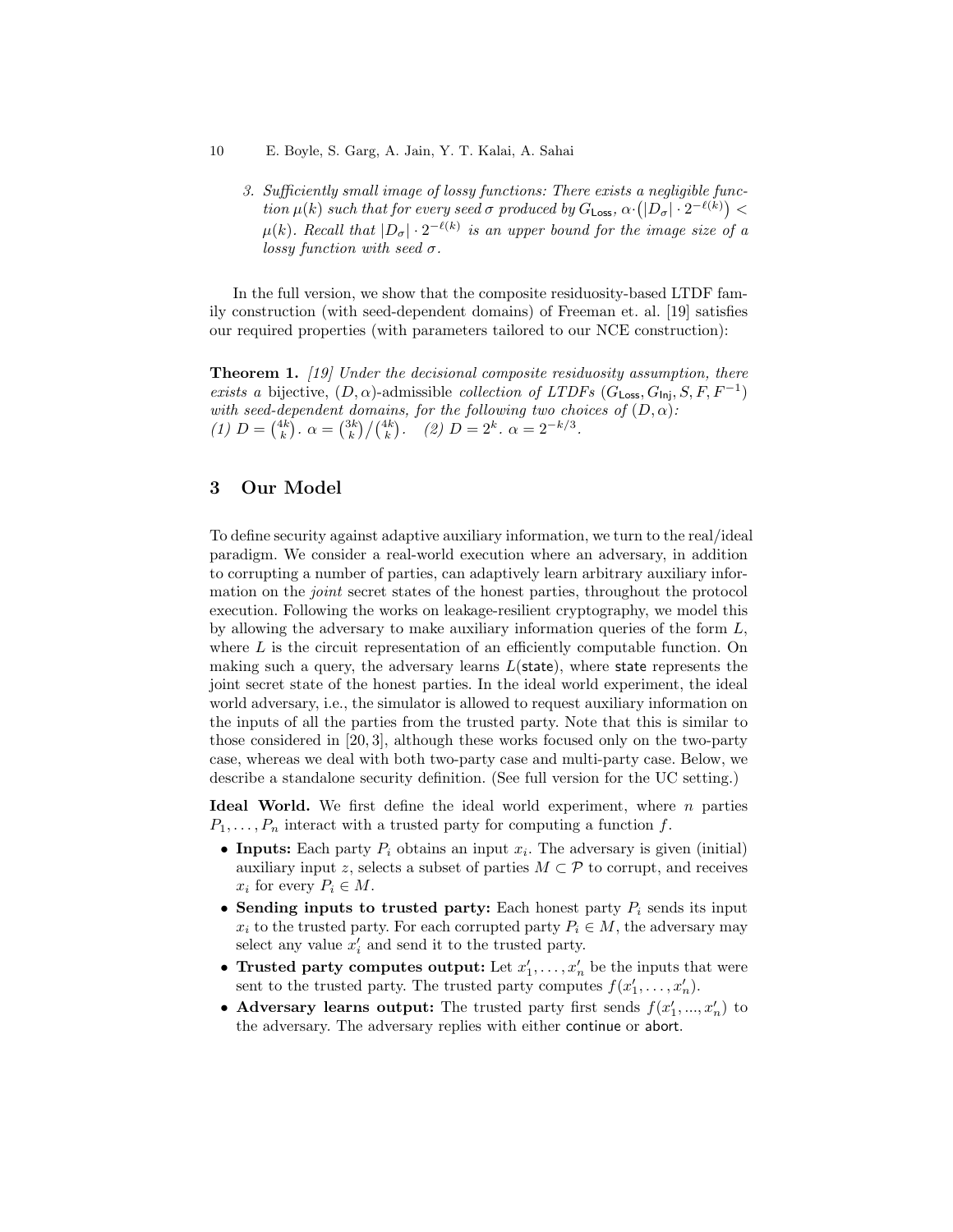- Honest parties learn output: If the message is abort, the trusted party sends  $⊥$  to all honest parties. If the adversary's message was continue, then the trusted party sends the evaluation  $f(x'_1, \ldots, x'_n)$  to all honest parties.<sup>10</sup>
- Auxiliary information queries on inputs: The adversary may send (adaptively chosen) auxiliary information queries in the form of efficiently computable functions  $L_i$  (described as a circuit). On receiving such a query, the trusted party computes  $L_j(x'_1, \ldots, x'_n)$  and returns the output to the adversary. (We in fact, place further restriction on the communication between the adversary and the trusted party w.r.t. the auxiliary information queries; we discuss this in more detail below.)
- Outputs: Honest parties each output the message they obtained from the trusted party. Malicious parties may output an arbitrary PPT function of their initial inputs, auxiliary input, and the interaction with trusted party.

**Real World.** The real-world execution begins by an adversary  $A$  selecting any arbitrary subset  $M \subset \mathcal{P}$  of the parties to corrupt. On being corrupted, each party  $P_i \in M$  hands over its input to A. The parties  $P_1, \ldots, P_n$  now engage in an execution of a real n-party protocol  $\Pi$  (without any trusted third party). The adversary A sends all messages on behalf of the corrupted parties, and may follow an arbitrary PPT strategy. In contrast, the honest parties follow the instructions of  $\Pi$ . Furthermore, at any point during the protocol execution, the adversary may make auxiliary information queries of the form L and learn  $L(\text{state}_{\mathcal{P}\setminus M})$ , where state $\mathcal{P}\setminus M$  denotes the concatenation of the protocol states state<sub>i</sub> of each honest party  $P_i$ . We allow the adversary to choose the auxiliary information queries adaptively based on all the information that  $A$  received up to that point (including responses to previous such queries). Honest parties have the ability to toss fresh coins at any point in the protocol; these coins are added to the state of that party at the time they are generated. At the conclusion of the protocol execution, each honest party  $P_i$  generates its output according to  $\Pi$ . Malicious parties may output an arbitrary PPT function of the view of  $\mathcal{A}$ .

Security Definition. We now give our formal definition of MPC secure against adaptive auxiliary information. Our definition crucially relies on the notion of leakage-oblivious simulation as defined in [20, 3]. We recall it below.

Leakage-Oblivious Simulation. Loosely speaking, an ideal world adversary, i.e., a simulator  $\mathcal{S}$ , is said to be leakage-oblivious if the auxiliary information obtained by the simulator is used only for the purposes of simulating answers to the auxiliary information queries of the real adversary. More formally, we require that the simulator S has a special subroutine  $\tilde{S}$  for handling auxiliary information queries. Whenever  $\mathcal S$  receives an auxiliary information query  $L$  from the real

<sup>&</sup>lt;sup>10</sup> We can also define a more general case, where  $f$  may output a *different* value  $f_i(x'_1,...,x'_n)$  to each party  $P_i$ . In this setting, the adversary first learns the set of outputs  $\{f_i(x'_1, ..., x'_n)\}_{i \in M}$  corresponding to corrupted parties, and then decides whether to abort or to allow the honest parties to receive their respective outputs. We do not dwell on this detail for simplicity of exposition; however, our construction also handles this more general case.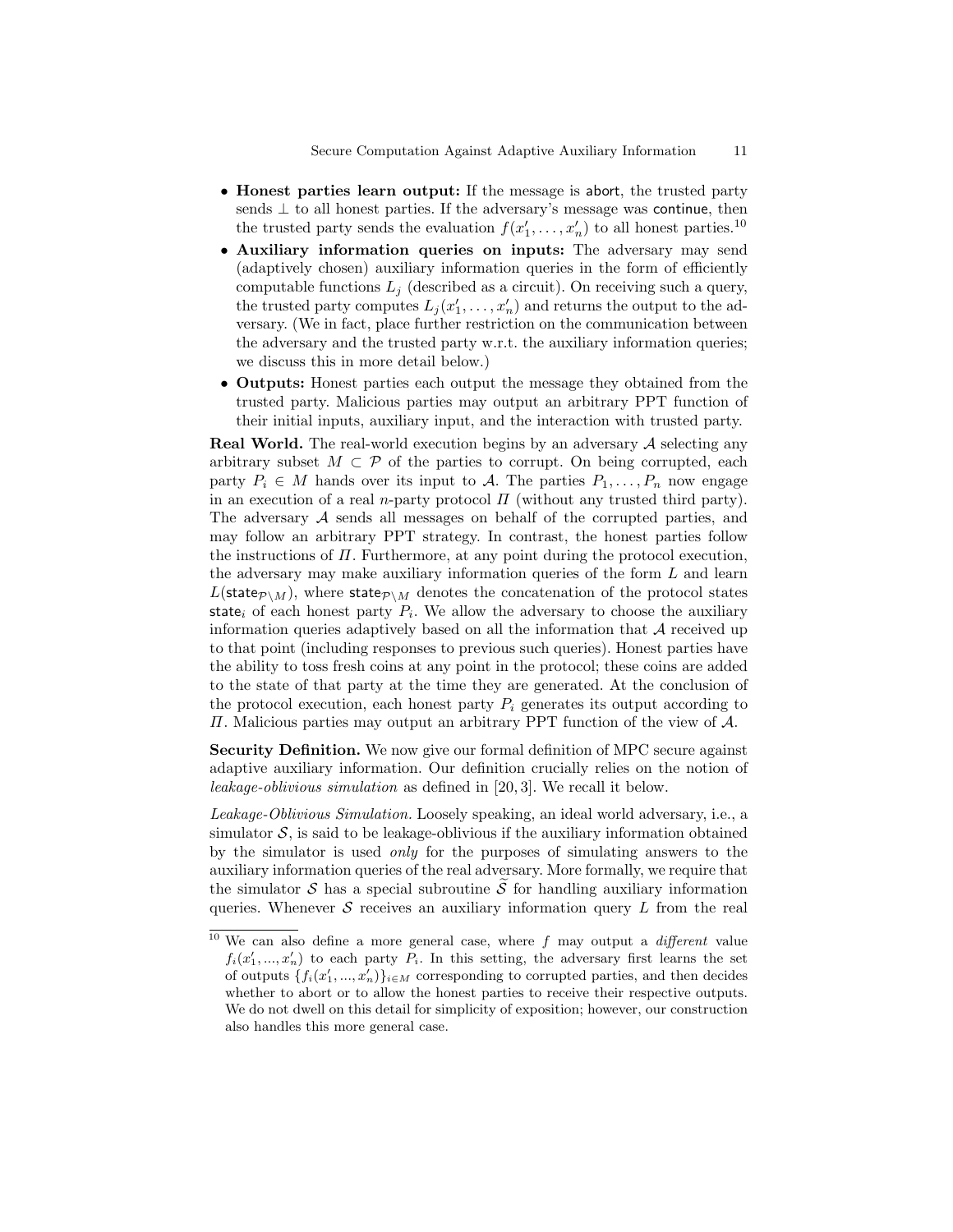world adversary,  $\widetilde{S}$  is invoked to produce a "state translation circuit" T that takes as input the inputs of the honest parties and produces their joint states. Once T is produced, the ideal functionality is queried on the composed circuit  $L \circ T$ . When the auxiliary information is returned, it is forwarded directly to the real adversary and  $S$  returns to its state prior to the event. Such a simulator is referred to as a leakage-oblivious simulator.

We now define security w.r.t. the real and ideal world experiments as discussed above, except that we consider leakage-oblivious simulators in the ideal world experiment. The output of the ideal-world experiment consists of the inputs and outputs of all parties, and the answers of all the auxiliary information queries. It is denoted by **IDEAL** ${}_{\mathcal{S},M}^{f}(1^k, x, z)$ . The overall output of the real-world experiment consists of the inputs and outputs of all parties at the conclusion of the protocol, and all the auxiliary information learnt by the adversary (including the protocol transcript). It is denoted by  $\mathsf{REAL}_{\mathcal{A},M}^{\Pi}(1^k,\boldsymbol{x},z)$ .

Definition 3 (MPC Secure Against Adaptive Auxiliary Information). A protocol Π evaluating a functionality f is said to be secure against adaptive auxiliary information if for every PPT real adversary A, there exists a PPT leakage-oblivious simulator S such that for every input vector  $x, z \in \{0,1\}^*$ , and  $M \subset \mathcal{P}$ , it holds that,

$$
\left\{\mathsf{IDEAL}_{\mathcal{S},M}^f(1^k,\boldsymbol{x},z)\right\}_{k\in N}\approx_c\left\{\mathsf{REAL}_{\mathcal{A},M}^{\varPi}(1^k,\boldsymbol{x},z)\right\}_{k\in N}.
$$

#### 3.1 Security Against Semi-Malicious Adversaries

As a stepping stone toward realizing our definition of MPC secure against adaptive auxiliary information in the presence of malicious adversaries, we define the notion of a semi-malicious adversary. Intuitively, a semi-malicious adversary is similar to a "standard" (real-world) semi-honest adversary, in that it follows the protocol specification. However, it differs from semi-honest adversaries in that it may choose its input and its "random" coins for any protocol step in an online fashion, adaptively, following any arbitrary PPT strategy. Once it has chosen these values, however, it must follow the protocol as specified, given the chosen input, and using the chosen coins in place of the random coins.<sup>11</sup> Furthermore, in our setting, a semi-malicious adversary is allowed to learn arbitrary auxiliary information on the (joint) secret states of the honest parties.

More formally, a *semi-malicious adversary*  $A$  is modeled as an interactive Turing machine (ITM) which, in addition to the standard tapes, has a special auxiliary tape. At the start of the protocol, A selects for each corrupted party  $P_k$  an input  $x_k$  (which may depend on the original inputs of corrupted parties), and writes  $x_k$  to its special input auxiliary tape. Then in each round of the protocol, whenever  $A$  produces a new protocol message  $m$  on behalf of some party  $P_k$ , it must also append to its special auxiliary tape some randomness

<sup>&</sup>lt;sup>11</sup> This is reminiscent of the notion of defensible adversaries, introduced by Haitner et. al. [25]. We refer the reader to the full version for a detailed comparison.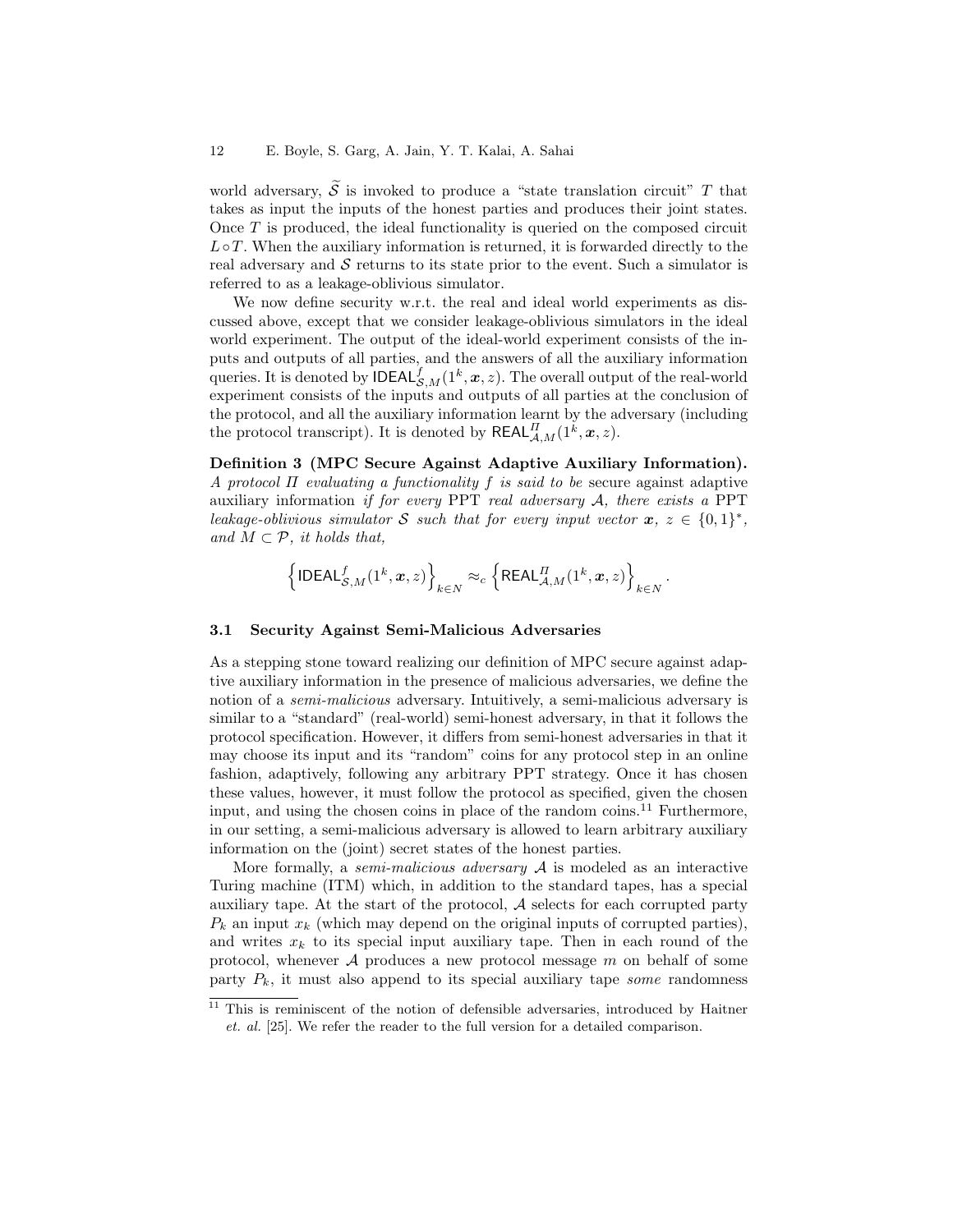that explains its behavior. More specifically, all of the protocol messages sent by the adversary on behalf of  $P_k$  up to that point, including the new message  $m$ , must exactly match the honest protocol specification for  $P_k$  when executed with input  $x_k$  and randomness  $r_k$  written in the special auxiliary tape. We allow  $\mathcal A$ to make auxiliary information queries on the joint states of the honest parties in the same manner as discussed earlier. We further assume that the adversary is rushing and hence may choose the randomness  $r$  in each round adaptively, after seeing the protocol messages of the honest parties in that round (and all prior rounds), as well as all the auxiliary information that it may have obtained so far. Lastly, the adversary may choose to abort the execution on behalf of  $P_k$  in any step of the interaction.

Definition 4 (MPC Secure Against Adaptive Auxiliary Information in the Semi-Malicious Model). We say that protocol  $\Pi$  evaluating a function  $f$ is secure against adaptive auxiliary information in the semi-malicious model if it satisfies Def. 3 when we only quantify over all semi-malicious adversaries A.

# 4 Semi-Malicious OT

In this section, we construct an oblivious transfer (OT) protocol that is secure against adaptive auxiliary information in the presence of semi-malicious adversaries. This protocol is the technical heart of our MPC protocol.

Recall that our OT protocol construction builds on the adaptively secure protocol of [9] (which is resilient to adaptive auxiliary information in the semihonest model [3]), with two primary new components: (1) A new non-committing encryption scheme with strong security properties (guaranteeing security in the OT of [9] as long as the adversary's randomness does not fall in a very small "bad" set), and (2) A new randomness generation procedure that prevents the adversary from selecting randomness within this small "bad" set, in light of adaptive auxiliary information. We construct these new tools in Section 4.1 and 4.2, and present our OT construction itself in Section 4.3.

# 4.1 Non-Committing Encryption with Lossy Keys

We construct an augmented NCE scheme (see Section 2) with the property that public keys generated using the oblivious key generation algorithm are almost always lossy. The specific NCE we use is a slight variant of the one due to Choi et. al. [10], which makes use of an underlying encryption scheme with oblivious sampling and inverting algorithms (both for generating keys and ciphertexts). For our construction, we use an underlying encryption scheme that is also *lossy*.

Our Underlying Lossy Encryption Scheme  $\mathcal{E} =$  (Gen, Enc, Dec, OGen, OEnc, **IGen, IEnc**). Let  $\mathbb{G}$  be a group of prime order p. The algorithm Gen samples  $g_1, g_2 \leftarrow \mathbb{G}, u \leftarrow \mathbb{Z}_p$ , and outputs  $pk = (g_1, g_2, g_1^u, g_2^u)$  and  $sk = u$ . To encrypt a message  $m \in \mathbb{G}$  under  $pk = (g_1, g_2, g_3, g_4)$ , Enc samples  $\beta_1, \beta_2 \leftarrow \mathbb{Z}_p$  and outputs  $(g_1^{\beta_1}, g_2^{\beta_2}, g_3^{\beta_1}, g_4^{\beta_2} \cdot m)$ . To decrypt a ciphertext  $(c_1, c_2)$  with  $sk = u$ , Dec outputs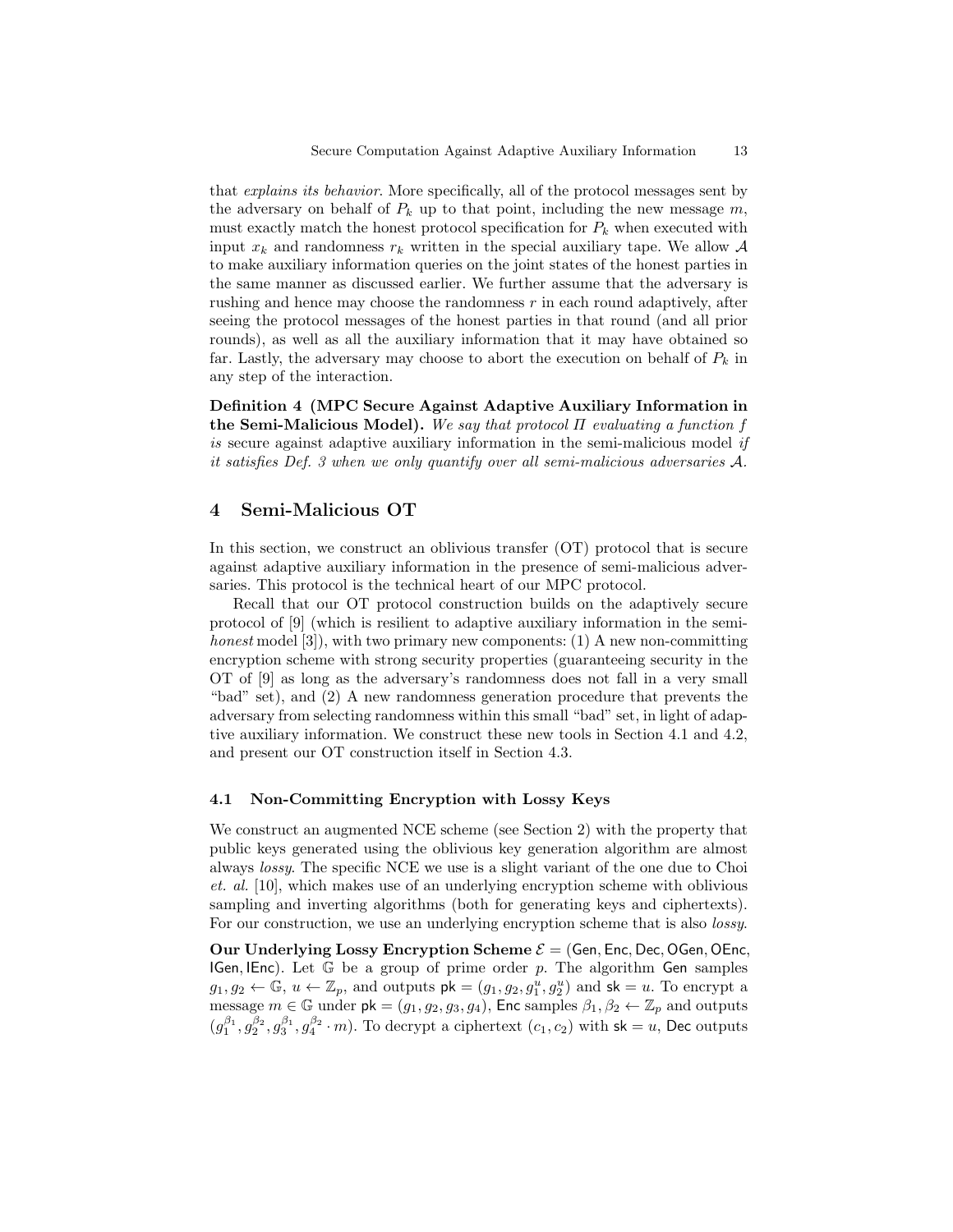$m = \frac{c_1}{c_2^u}$ . The oblivious sampling algorithms OGen, OEnc simply output random values in the appropriate spaces, and the inversion algorithms IGen, IEnc to "explain" a given key pair / ciphertext as being obliviously sampled are trivial.

## The Augmented NCE scheme  $\mathcal{E}_{NCE}$ .

- NCGen( $1^k$ ): Generate 4k public keys  $pk_1, \ldots, pk_{4k}$  for the underlying scheme, sampling  $k$  normally and  $3k$  obliviously. Explicitly, choose a random subset  $I \subset [4k]$  of size k. For every  $i \in I$ , sample  $(\mathsf{pk}_i, \mathsf{sk}_i) \leftarrow \mathsf{Gen}(1^k)$ , and for every  $i \in [4k] \setminus I$ , sample  $\mathsf{pk}_i \leftarrow \mathsf{OGen}(1^k)$ . Also choose two random messages  $M_0, M_1 \leftarrow \mathbb{G}$  from the message space of the underlying scheme. Output  $\mathsf{pk}_{\mathsf{NCE}} = (\mathsf{pk}_1, \dots, \mathsf{pk}_{4k}, M_0, M_1), \text{ and } \mathsf{sk}_{\mathsf{NCE}} = (I, \{\mathsf{sk}_i\}_{i \in I}).$
- NCEnc<sub>pk<sub>NCE</sub> (b): Generate 4k ciphertexts  $c_1, \ldots, c_{4k}$ , where k are encryptions</sub> of  $M_b$  and 3k are obliviously sampled. Explicitly, choose a random subset  $J \subset [4k]$  of size k. For every  $j \in [J]$  compute  $c_j \leftarrow \mathsf{Enc}_{\mathsf{pk}_j}(M_b)$ , and for every  $j \in [4k] \setminus [J]$  compute  $c_j \leftarrow \mathsf{OEnc}(1^k)$ . Output  $c = (c_1, \ldots, c_{4k})$ .
- NCDec<sub>skNCE</sub>  $(c_1, \ldots, c_{4k})$ : Decrypt the k ciphertexts for which it knows the secret key. Namely, decrypt  $\{c_i\}_{i\in I}$ . If  $\exists c_i$  decrypting to  $M_b$ , and no another  $c_j$  decrypts to  $M_{1-b}$  then output  $M_b$ . Otherwise, output  $\perp$ .
- We refer the reader to [10] for the simulator algorithm NCSim.
- Augmented NCE algorithms: A straightforward modification to NCSim yields the required alternative simulator algorithm NCSim'. Oblivious key generation ONCGen is achieved by running the oblivious key sampler OGen for the underlying scheme 4k times and sampling two random messages  $M_0, M_1$ . The corresponding inversion algorithm is immediate.

We remark that for our OT application, the choice of  $M_0, M_1$  will be made once overall for all encryptions, and will be contained in the CRS. In the full version, we prove that  $\mathcal{E}_{NCE}$  is an augmented NCE scheme with two additional properties: first, correctness of decryption holds for all but a tiny fraction of encryption randomness; and second, the NCE scheme inherits certain lossy properties of the underlying encryption scheme. These properties are used in the security proof of our MPC protocol.

#### 4.2 Randomness Generation Procedure

In this section, we present a non-interactive procedure for generating private randomness in the CRS model. Intuitively, we need the following two properties:

Semi-malicious  $P_j$  cannot force "bad" output: If party  $P_j$  is semi-malicious, then he cannot force the output randomness to lie inside a "special" exponentially small subset of the total space  $\{0,1\}^t$ .

Simulator can retroactively force any output for honest  $P_i$ : Given a trapdoor to the CRS, the simulator can retroactively "explain" any desired outcome within the "special" subset of  $\{0,1\}^t$  on behalf of an honest  $P_j$ .

The "bad" sets arise as follows. To guarantee security of the OT, we must ensure: (1) a corrupted receiver must sample *lossy* public keys in the oblivious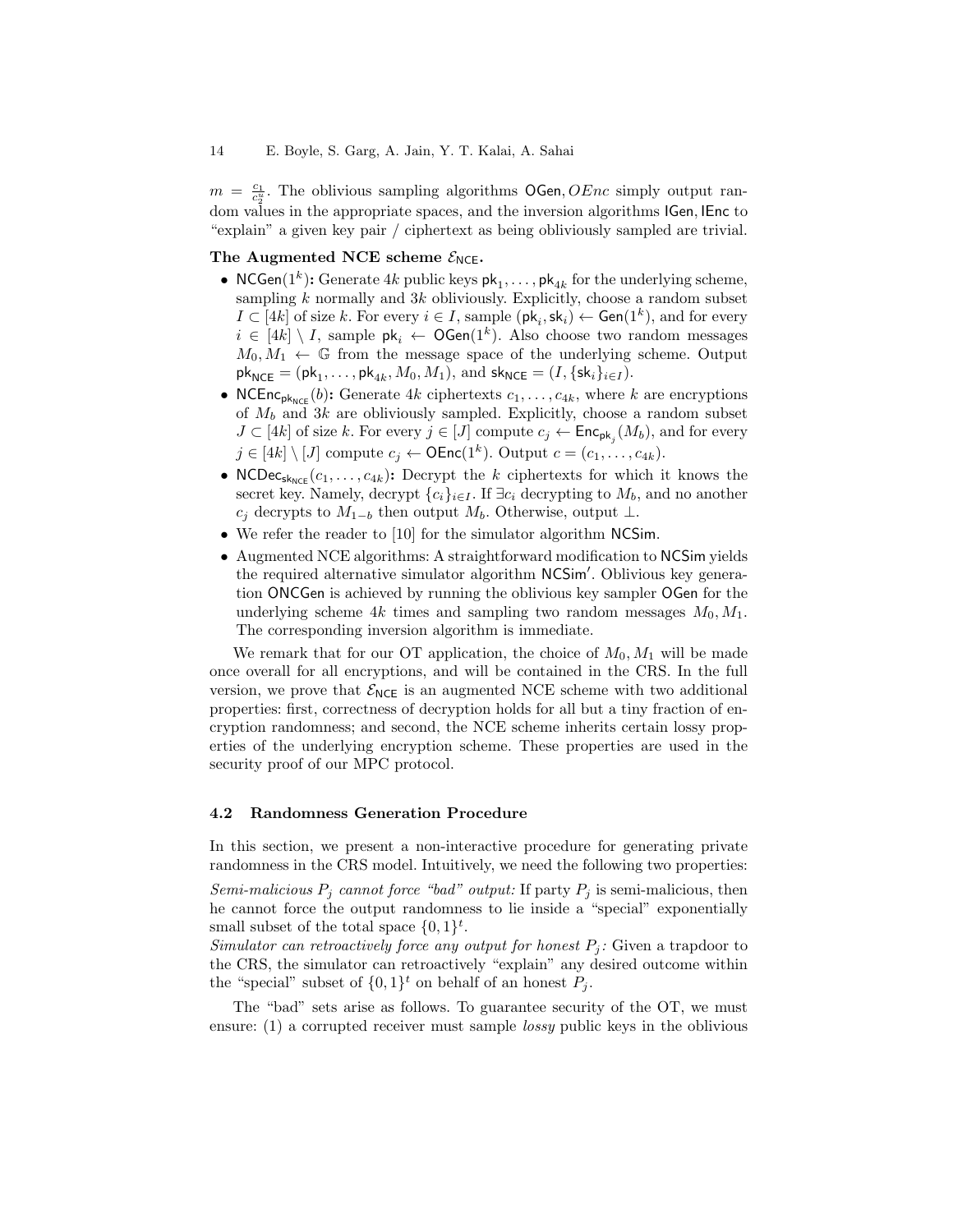sampling procedure, to ensure an honest sender's second message is informationtheoretically hidden; (2) a corrupted sender cannot generate malformed ciphertexts, which could cause an honest receiver to abort depending on his secret input bit; and (3) a corrupted sender-receiver pair cannot jointly select key generation and encryption randomness yielding an incorrect message decryption, which would compromise the correctness of the OT output.

We now incorporate the specifics of our NCE construction (from the previous section), and describe the corresponding randomness generation procedures.

Forcing Obliviously Sampled Public Keys to be Lossy. A corrupted receiver must be restricted to generate only public keys  $(g_1, g_2, g_3, g_4) \in \mathbb{G}^4$  in the underlying encryption scheme that are  $non-DDH$  tuples (yielding lossy keys), whereas the simulator should be able to choose DDH tuples on behalf of honest parties (allowing him to "obliviously sample" keys for which he can decrypt)

To achieve this, we append an additional 4-tuple of random elements  $q =$  $(g_1, g_2, g_3, g_4) \in \mathbb{G}^4$  to the CRS of each party. Each time a party  $P_j$  must obliviously sample public keys, he does so by rerandomizing his tuple  $g_j$ : namely, he samples random exponents  $\alpha, \beta, \gamma \leftarrow \mathbb{Z}_p^*$  and outputs the tuple  $(g_1^{\alpha}, g_2^{\beta}, g_3^{\alpha, \gamma}, g_4^{\beta, \gamma})$ as the desired randomness. Denote this procedure by DDH-Rerand $(g_1, g_2, g_3, g_4)$ .

Note that if the original tuple  $(g_1, g_2, g_3, g_4)$  is a DDH tuple (as will be the case for honest parties in the simulation), then the output of this procedure will be a random DDH tuple; however, if the original tuple is not a DDH tuple (as will be the case for corrupted parties), then for no value of  $\alpha, \beta, \gamma \neq 0$  will the resulting tuple become DDH.

**Preventing Malformed Ciphertexts.** When encrypting a bit  $m$  under the NCE scheme, the sender must select a random subset of positions  $J \subset [4k]$  of size k in which to embed encryptions of the appropriate  $M_m$  in the underlying scheme. If J is disjoint from an honest receiver's set  $I \subset [4k]$  of positions for which he knows the secret keys, then the resulting ciphertext will fail to decrypt. A corrupted sender must then be restricted so that with overwhelming probability over (honestly) chosen random  $I \subset [4k]$  with  $|I| = k$ , it holds that  $I \cap J \neq \emptyset$ , even if he knows I completely. However, on behalf of an honest sender, the simulator should be able to retroactively "explain" arbitrary J values.

To achieve this, our second procedure makes use of a bijective,  $(D, \alpha)$ -admissible lossy trapdoor function (LTDF) family  $(G_{\text{Loss}}, G_{\text{Inj}}, S, F, F^{-1})$ ,<sup>12</sup> for  $D = \binom{4k}{k}$ and  $\alpha = \binom{3k}{k} / \binom{4k}{k}$ , as in Theorem 1(1). Suppose within the CRS each party  $P_j$ is associated with a LTDF seed  $\sigma_j$ . At each point when  $P_j$  must generate randomness for sampling the set  $J \subset [4k]$ , he samples a random value  $r \leftarrow S(\sigma_j)$ from the domain  $D_{\sigma_j}$  of the LTDF function corresponding to seed  $\sigma_j$  and outputs the evaluation  $F(\sigma_j, r)$  as the desired randomness. Denote this procedure by LTDF-Sample- $J(\sigma_i)$ .

 $12$  Such an LTDF family has the additional properties that injective branches are each bijective, the output space has size approximately  $D$ , and the lossy branches are very *lossy* (to avoid a "bad" set of fractional size  $\alpha$ ). See Definition 2.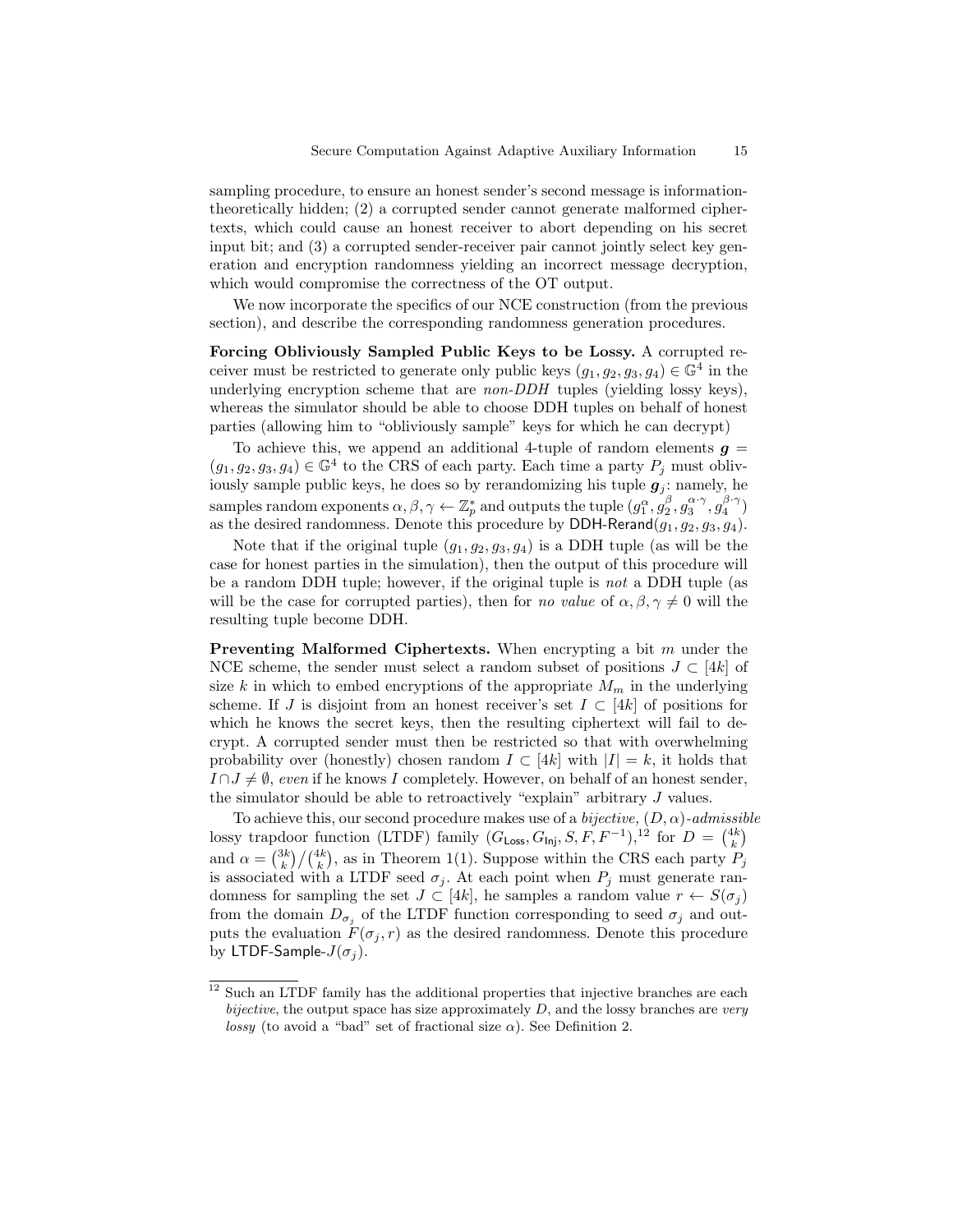#### 16 E. Boyle, S. Garg, A. Jain, Y. T. Kalai, A. Sahai

Loosely speaking, the simulation works as follows. For each honest party, the simulator will sample an *injective* seed  $\sigma_j$  together with an inversion trapdoor, allowing him to "explain" any desired randomness output value. In contrast, each corrupted party will be given a *lossy* seed  $\sigma_j$ , whose corresponding function image will be sufficiently small that with high probability it will not hit the small "special" subset of  $J$  values which do not intersect the (random) set  $I$ .

Preventing Ciphertexts that Decrypt to Wrong Messages. When both sender and receiver are corrupted, we must ensure they cannot collaboratively sample a secret key  $u \in \mathbb{Z}_p$  and "obliviously" sampled ciphertext  $(x, y) \in \mathbb{G}^2$  for the underlying scheme for which  $\frac{y}{x^u} = M_{1-m}$ . Such a pair may allow an honest encryption of message bit m to (honestly) decrypt to the *wrong* message  $(1-m)$ .

To prevent this event, the secret key  $u \in \mathbb{Z}_p$  and each element of the obliviously generated ciphertext  $(x, y) \in \mathbb{G}^2$  will be sampled using the same LTDFbased procedure as above (but with a different choice of parameters  $(D, \alpha)$ ). Here, the target output space size D will be set to  $p = |\mathbb{G}| = 2^k$ , and  $\alpha$  will be selected so that the *total* collection of possible values of  $\frac{y}{x^u}$ , over all possible combinations of  $u, x, y$  chosen from the range of the the sender and receiver's (lossy) LTDF functions, form a negligible fraction of the entire space of possible values (i.e., the full message space of the underlying encryption scheme). Thus, when the "special" messages  $M_0, M_1$  are chosen randomly as part of the initial CRS, the probability that they will fall into this small set of "bad" attainable messages is negligible. This holds when  $\alpha$  is set to  $2^{-k/3}$ .

More formally, let  $(G<sub>Loss</sub>, G<sub>lnj</sub>, S, F, F<sup>-1</sup>)$  be a bijective,  $(D, \alpha)$ -admissible LTDF family for  $D = 2^k$  and  $\alpha = 2^{-k/3}$ , as given in Theorem 1(2). Suppose each party  $P_j$  is associated with a LTDF seed  $\sigma_j$  contained in the CRS. Each time party  $P_i$  must generate randomness for (1) sampling a secret key u (when acting as receiver in the OT), or  $(2)$  selecting each of the two components in an obliviously sampled ciphertext  $(x, y)$ , he executes the following procedure LTDF-Sample- $\mathbb{G}(\sigma_i)$ : first, sample a random value  $r \leftarrow S(\sigma_i)$  from the domain  $D_{\sigma_j}$  of the LTDF function corresponding to seed  $\sigma_j$ , output the evaluation  $F(\sigma_j, r)$  as the desired randomness.

Combining the Pieces. In Figure 1 we explicitly define the procedures for generating randomness for each relevant application in the OT protocol. The CRS contains a value of  $\sigma^{(1)}, \sigma^{(2)}$ , and  $(g_1, g_2, g_3, g_4)$  for each party, corresponding to LTDF seeds and group elements as described above. Denote by  $A_k$  the set of all subsets of  $[4k]$  of size k. We refer the reader to the full version for a formal treatment and analysis of these procedures.

#### 4.3 Our OT Protocol

We now use the augmented NCE scheme from Section 4.1 and the randomness generation procedures from Section 4.2 to construct a 1-out-of-4 OT protocol secure against adaptive auxiliary information in the semi-malicious setting.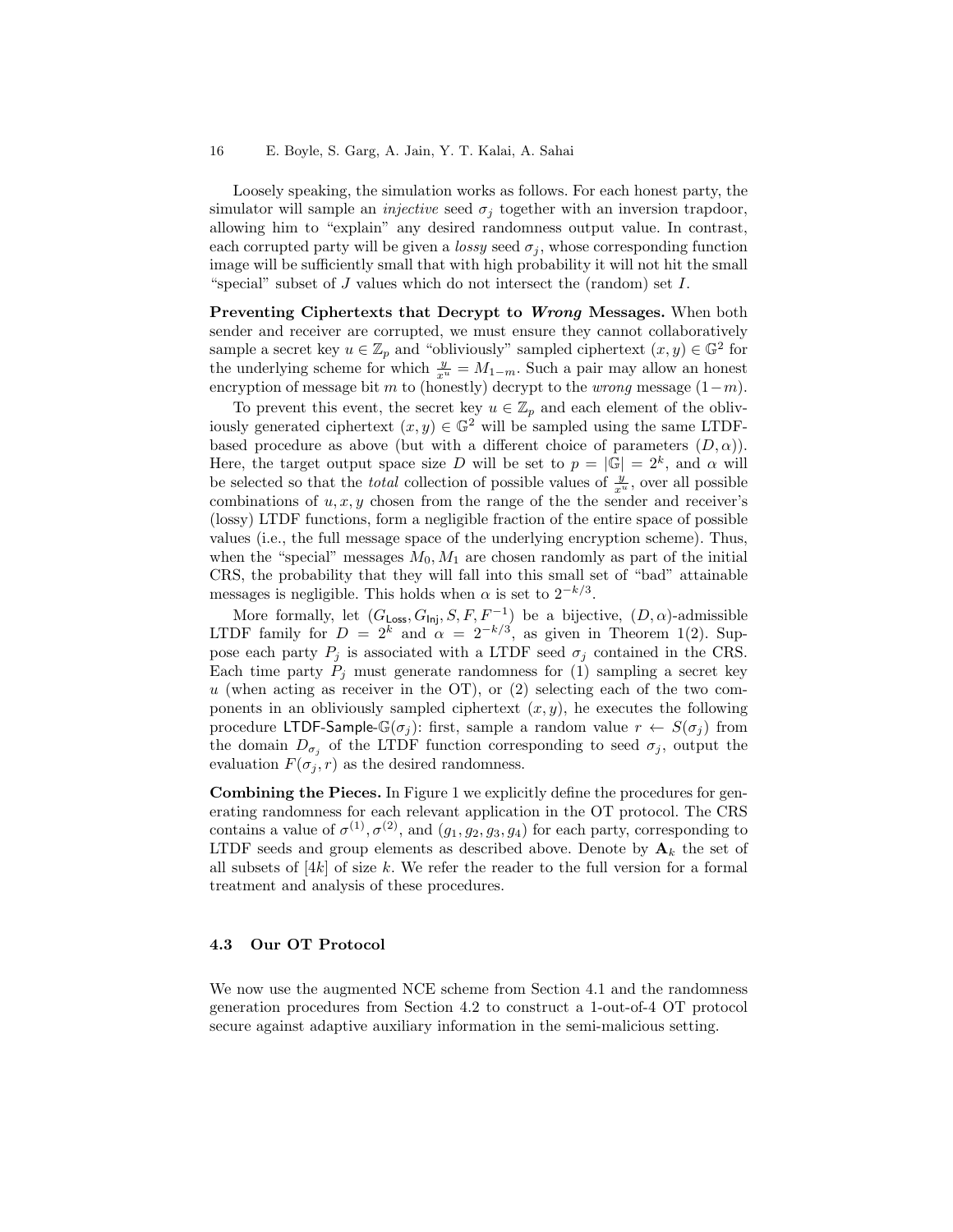Rand-KeyGen $(\sigma^{(2)},(g_1,g_2,g_3,g_4))$ : Sample  $I \leftarrow \mathbf{A}_k$ . For each  $i \in I,$  sample randomness to be used for Gen, by executing  $u_i \leftarrow \textsf{LTDF-Sample-}\mathbb{G}(\sigma^{(2)})$ . For each  $j \in [4k] \setminus I,$ sample randomness to be used for *obliviously* sampling a public key, by executing  $r_j$  ← DDH-Rerand $(g_1, g_2, g_3, g_4)$ . Output  $(I, \{u_i\}_{i \in I}, \{r_j\}_{j \in [4k]\setminus I})$ .

Rand-OblivKeyGen $(g_1, g_2, g_3, g_4)$ : For each  $i \in [4k]$ , sample randomness to be used for obliviously sampling a public key, by executing  $r_i \leftarrow \text{DDH-Rerand}(g_1, g_2, g_3, g_4)$ . Output  $\{r_i\}_{i\in[4k]}$ .

Rand-Enc $(\sigma^{(1)},\sigma^{(2)})$ : Select  $J \in \mathbf{A}_k$ , by executing  $J \leftarrow$  LTDF-Sample- $J(\sigma^{(1)})$ . For each  $j \in J$ , sample encryption randomness rand $j \leftarrow \{0,1\}^*$ . For each  $i \notin J$ , sample randomness for obliviously sampling a ciphertext, by running two executions  $x_i, y_i \leftarrow \textsf{LTDF-Sample-G}(\sigma^{(2)})\text{. Output } (J, \{\mathsf{rand}_j\}_{j \in J}, \{(x_i, y_i)\}_{i \in [4k] \setminus J}).$ 

Fig. 1: Randomness generation procedures for the semi-malicious OT protocol.

## Our 1-out-of-4 OT protocol for semi-malicious parties.

CRS: Uniformly random message  $M_0, M_1 \leftarrow \mathbb{G}$ . For each party  $P_i$ : (injective) LTDF seeds  $\sigma_i^{(1)}, \sigma_i^{(2)}$ , and (non-DDH) tuple  $g^i = (g_1^i, g_2^i, g_3^i, g_4^i)$ .

- 1. The receiver  $P_i$ , on input  $b \in [4]$ , does the following:
	- 1. For  $b \in [4]$ , sample a standard NCE key pair  $(e_b, d_b)$  via Rand-KeyGen $(\sigma_i^{(2)}, g^i)$ . For each  $b' \in [4] \setminus \{b\}$ , obliviously sample an NCE public key  $e_{b'}$  via the algorithm Rand-OblivKeyGen $(g^i)$ .
	- 2. The receiver sends  $(e_1, \ldots, e_4)$  to the sender.
- 3. The sender  $P_j$ , on input  $m_1, \ldots, m_4$ , where each  $m_i \in \mathbb{G}$ , and upon receiving the message  $(e_1, \ldots, e_4)$  from the receiver, does the following:
	- 1. For each  $b' \in [4]$ , encrypt the message  $m_{b'}$  under public key  $e_{b'}$ . This is done by executing the encryption algorithm NCEnc with message  $m_{b}$ , key  $e_{b'}$ , and randomness  $r_{b'} \leftarrow \mathsf{Rand}\text{-}\mathsf{Enc}(\sigma_j^{(1)},\sigma_j^{(2)}).$

2. Send  $(c_1, \ldots, c_4)$ .

3. The receiver decrypts  $c_b$  using the secret key  $d_b$ .

# References

- 1. Akavia, A., Goldwasser, S., Vaikuntanathan, V.: Simultaneous hardcore bits and cryptography against memory attacks. In: TCC. pp. 474–495 (2009)
- 2. Anderson, R., Kuhn, M.: Tamper resistance: a cautionary note. In: WOEC'96: Proceedings of the 2nd conference on Proceedings of the Second USENIX Workshop on Electronic Commerce. pp. 1–11 (1996)
- 3. Bitansky, N., Canetti, R., Halevi, S.: Leakage tolerant interactive protocols. In: TCC (2012)
- 4. Boyle, E., Goldwasser, S., Jain, A., Kalai, Y.: Multiparty computation secure against continual memory leakage. In: STOC (2012)
- 5. Boyle, E., Goldwasser, S., Kalai, Y.: Leakage-resilient coin tossing. In: DISC (2011)
- 6. Brakerski, Z., Kalai, Y.T., Katz, J., Vaikuntanathan, V.: Overcoming the hole in the bucket: Public-key cryptography resilient to continual memory leakage. In: FOCS. pp. 501–510 (2010)
- 7. Canetti, R.: Universally composable security: A new paradigm for cryptographic protocols. Cryptology ePrint Archive, Report 2000/067 (2005)